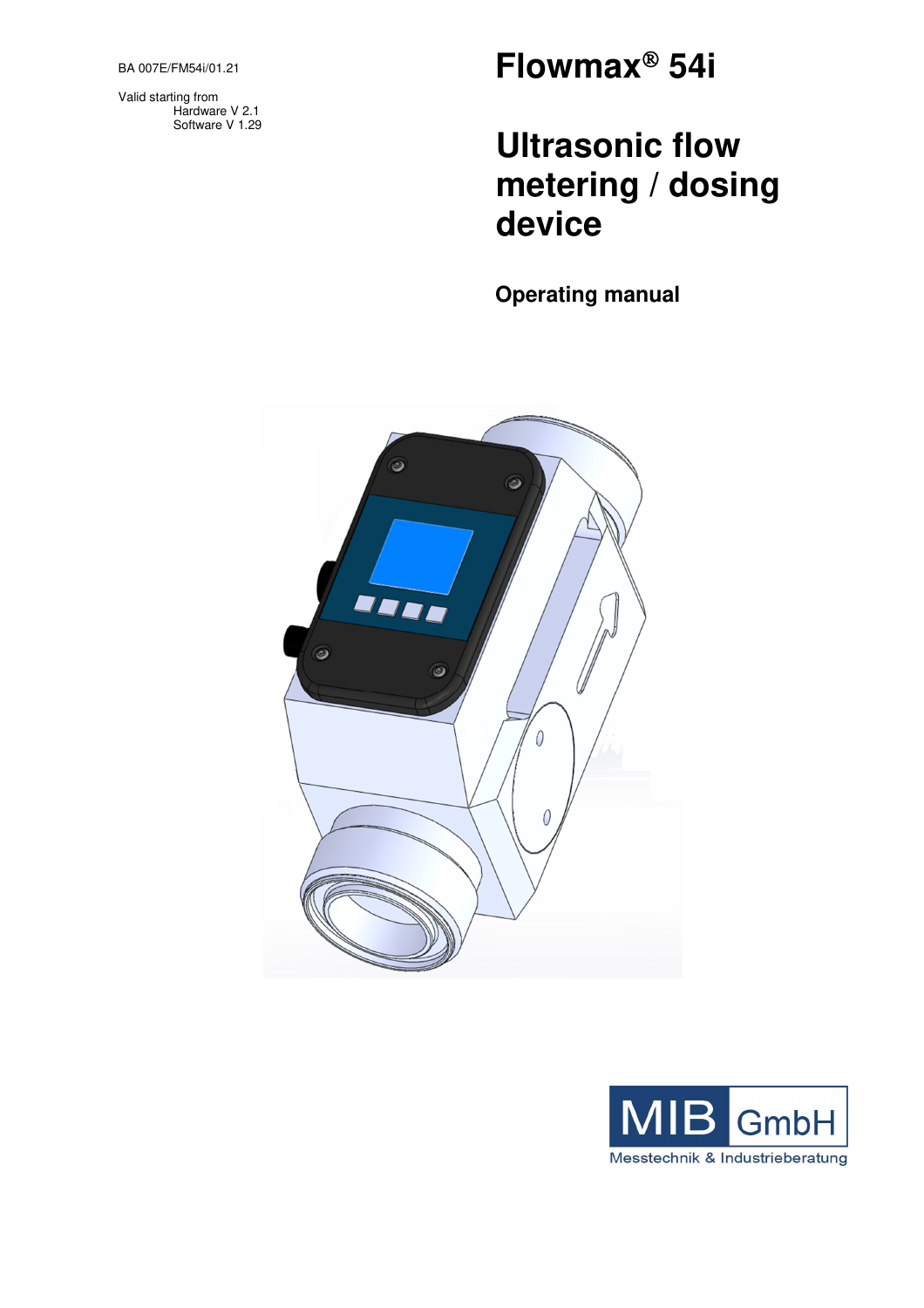# **General safety instructions**

Please always observe the following safety instructions!

Please pay attention to the safety instructions with the following pictograms and signal words in these operating instructions:



**IMPORTANT!** indicates situations or cases which, if not avoided, could result in damage or failure of the Flowmax 42i equipment.

**WARNING!** indicates general hazardous situations or cases which, if not avoided. could result in serious injury or death

**NOTICE!** is used to lead users to helpful information not related to personal injury

# **Intended use**

- The flowmeter Flowmax 54i may only be used for measuring the flow of pure, homogeneous liquids.
- The Flowmax 54i is not intended for use in medical applications.
- The volume flowmeter Flowmax 54i is built operationally safe in accordance with the latest state of the art technologized developments and industry standard EN 61010 regulations (corresponds to VDE 0411 "Safety specifications for electrical measurement, control and laboratory devices").
- The manufacturer is not liable for any injury, damage or harm due to inappropriate or unintended use or modifications of the flowmeter. Conversions and/or changes to the flowmeter may only be made, if they are expressly performed in accordance with the operating instructions in this operating manual.

# **Personnel for installation, commissioning and operation**

- **Assembly, electrical installation, commissioning and maintenance of the flowmeter must be carried out by qualified, trained personnel. The qualified personnel must have read and understood the operating instructions in this operating manual and must follow the operating instructions in this manual**.
- **The installer has to ensure that the flowmeter is correctly connected according to the electrical connection diagrams in this operating manual.**
- **Serious injury or death from electric shock may occur if wiring, installation, disassembly or remove of wires is performed while electrical power is energized**

# **Technological progress**

The manufacturer reserves the right to revise, alter, or modify the flowmeter to the most current technology without special prior notice. Further information about the latest updates and potential additions to these operating instructions are available from the manufacturer**.** 

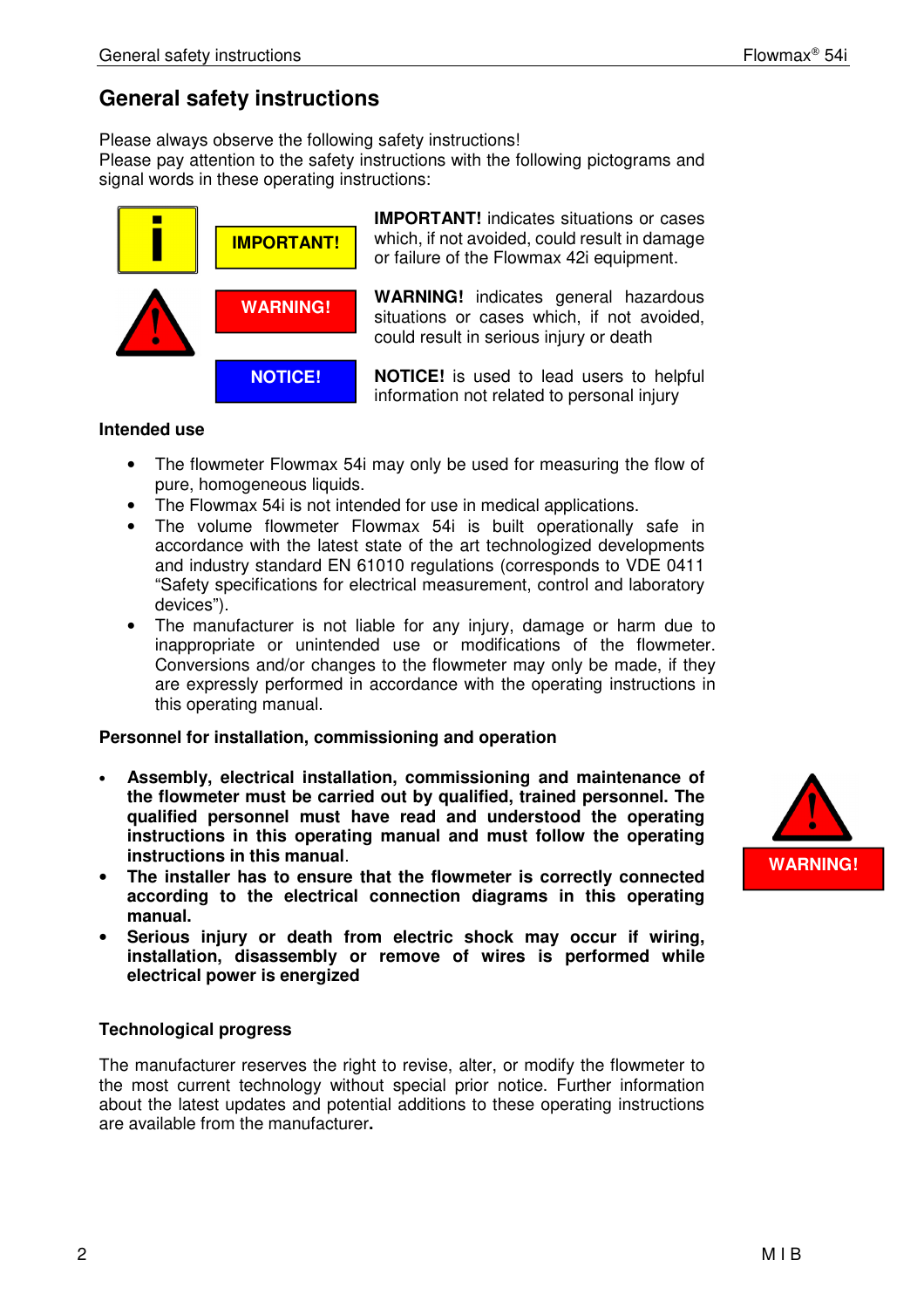# **Contents**

| 1.  |  |  |
|-----|--|--|
|     |  |  |
|     |  |  |
|     |  |  |
| 2.  |  |  |
|     |  |  |
|     |  |  |
|     |  |  |
| 3.  |  |  |
|     |  |  |
|     |  |  |
|     |  |  |
|     |  |  |
|     |  |  |
|     |  |  |
|     |  |  |
|     |  |  |
|     |  |  |
|     |  |  |
|     |  |  |
|     |  |  |
|     |  |  |
|     |  |  |
|     |  |  |
|     |  |  |
|     |  |  |
|     |  |  |
|     |  |  |
|     |  |  |
|     |  |  |
|     |  |  |
|     |  |  |
|     |  |  |
|     |  |  |
|     |  |  |
|     |  |  |
|     |  |  |
| MID |  |  |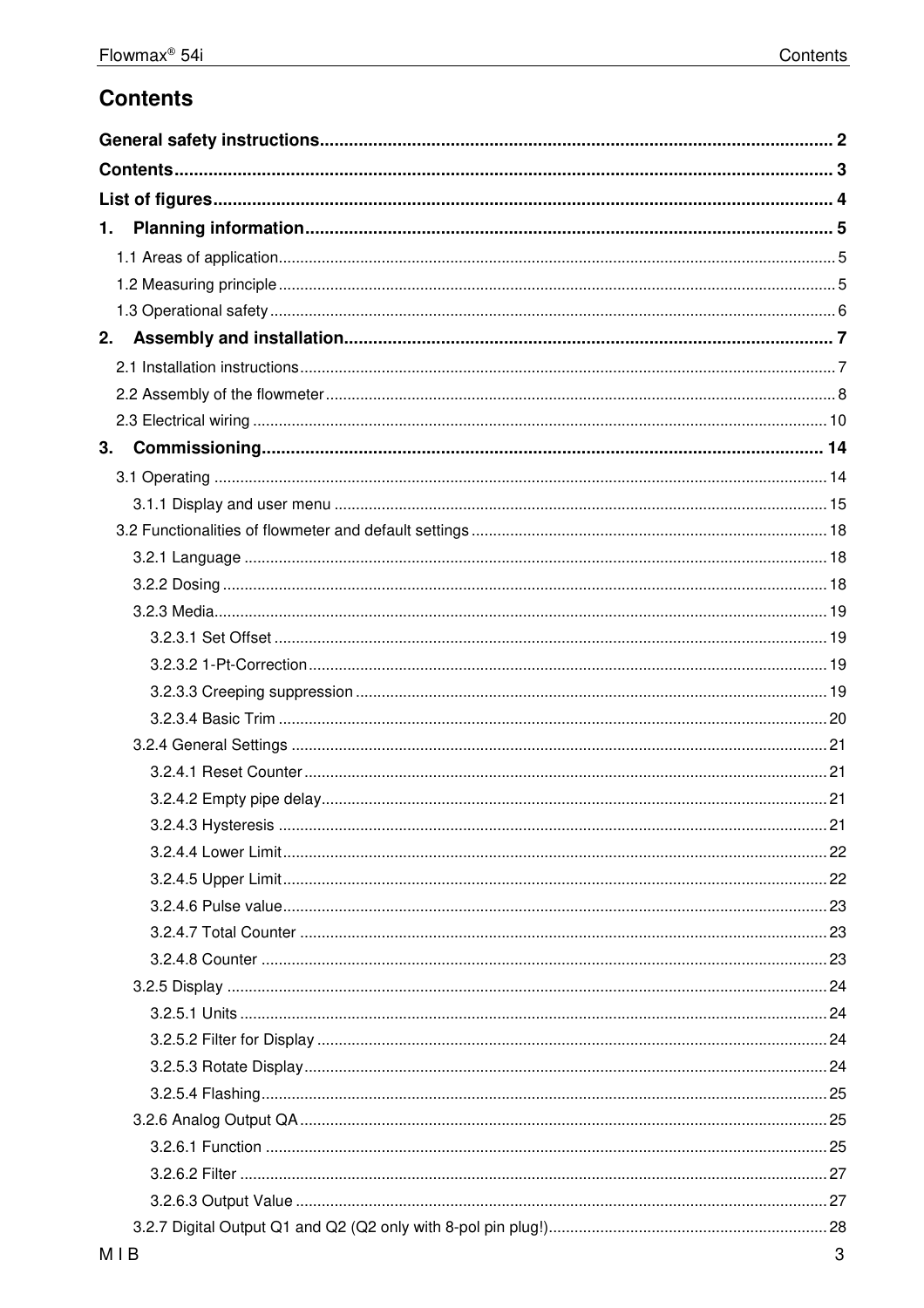| 4. |  |
|----|--|
|    |  |
|    |  |
|    |  |
|    |  |
|    |  |
|    |  |

# **List of figures**

| Figure 4: Mounting possibilities.     |      |
|---------------------------------------|------|
| Figure 5: Pin code: Connection plug   |      |
| Figure 6: Pin code: Connection plug   |      |
| Figure 7: Pin code: Connection plug   |      |
| Figure 8: Operating with the key pad. |      |
|                                       |      |
|                                       |      |
|                                       |      |
|                                       |      |
|                                       |      |
|                                       |      |
|                                       |      |
|                                       | . 27 |
|                                       | .30  |
|                                       | . 30 |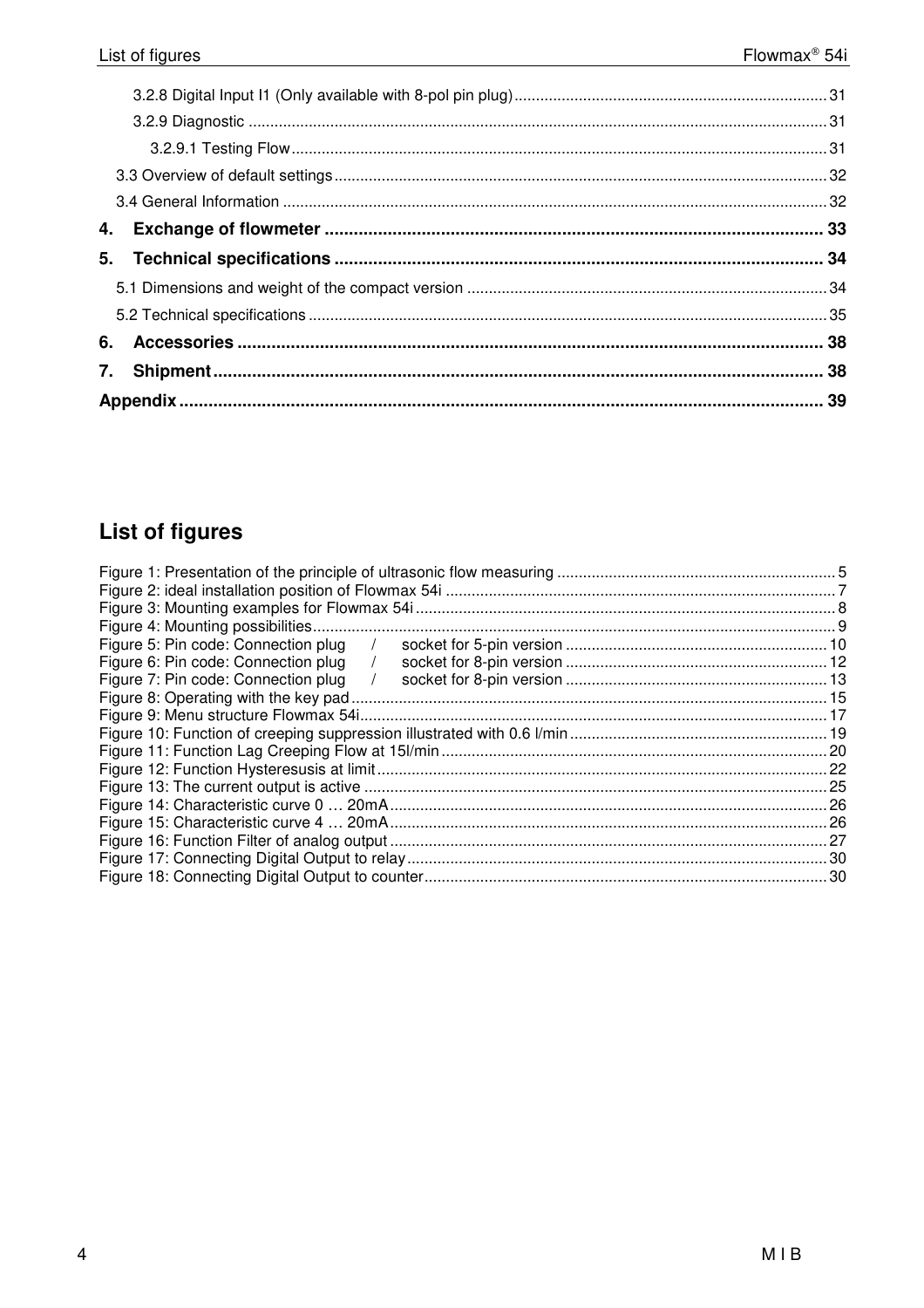# **1. Planning information**

# **1.1 Areas of application**

The flow measurement device Flowmax 54i is designed to measure dynamic flow in pipes and tubes. This flowmeter is suitable for liquids only. The Flowmax 54i is used in

- Chemicals supply for controlling, logistics, monitoring
- Cooling systems, logistics, monitoring
- Process equipment for control and monitoring of formulas
- Valve control for continuous release of liquid volumes
- Supply with de-ionized water
- Very dynamic liquid processes with dosing times of below 1 second

Flowmax 54i has the following features and benefits:

- No movable parts, therefore no wear
- High repeatability
- Easy to clean
- Safe operation
- Compact design
- Integrated detection of empty conduits
- Integrated dosing function with pre-set and adjustable amounts
- Chemical resistant
- Constant pipe cross-section over the entire measurement channel

# **1.2 Measuring principle**

It usually takes more energy to swim against the flow than with the flow. The ultrasonic flow measurement is based on the phase-difference approach:

Two ultrasonic-sensors located opposite from each other alternatively transmitting and receiving ultrasonic signals. If there is no liquid flow both sensors receive the transmitted ultrasonic signals in the same phase, i.e. without phase difference. If liquid is flowing there is a phase shift. It differs when measured in direction of the flow than when measured against the direction of the flow. This phase difference is directly proportional to the flow rate.



Figure 1: Presentation of the principle of ultrasonic flow measuring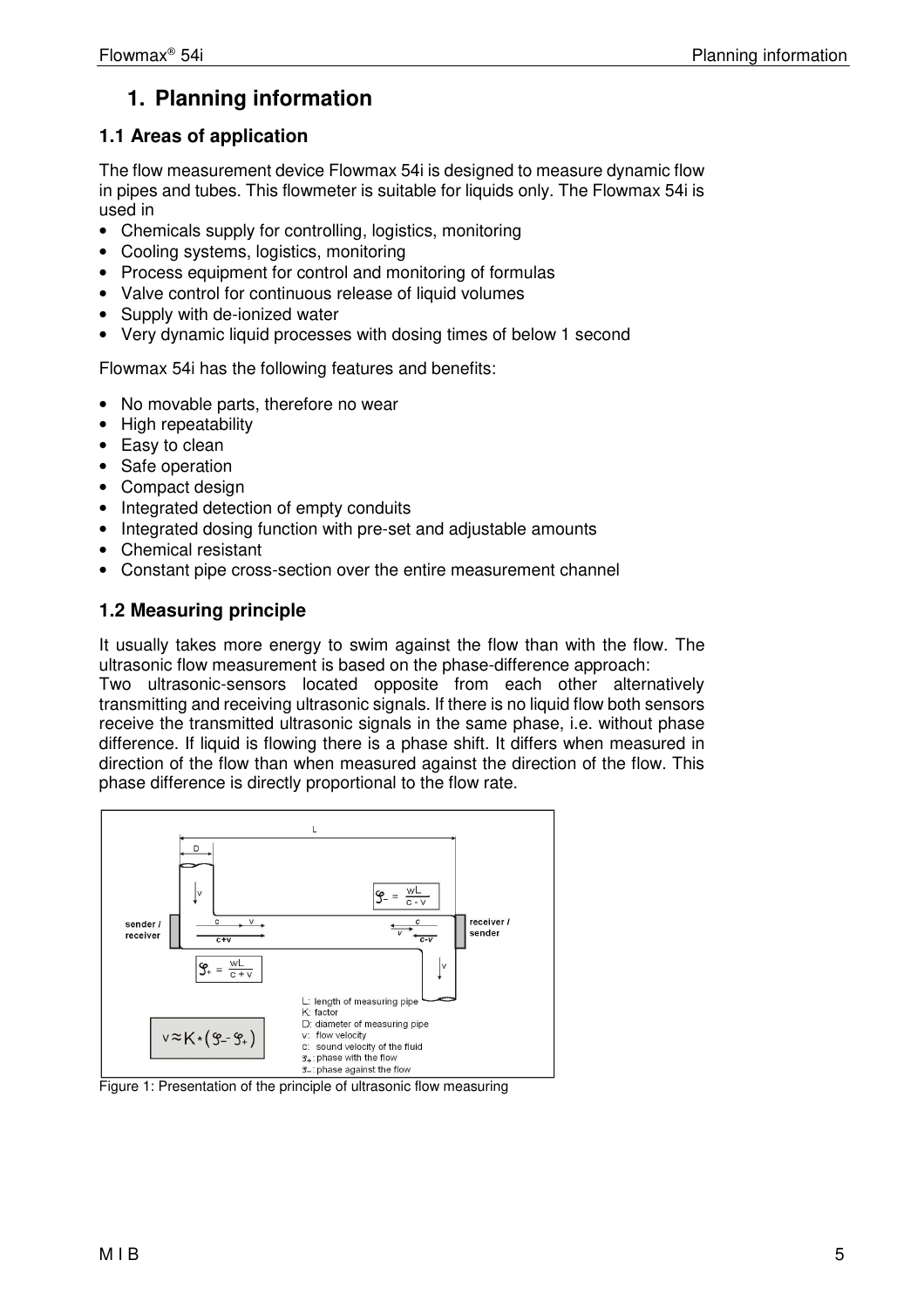# **1.3 Operational safety**

Comprehensive self-tests ensure highest possible safety. Faults (process or system errors) are output on a digital output or displayed on the display menu.

The protection class is IP 65.

Flowmax 54i meets the general EMC immunity requirements according to CE, EN 61000-6-3, EN 61000-4-2, EN 61000-4-3, EN 61000-4-4, EN 61000-4-5, EN 61000-4-6.

Flowmax 54i meets the safety requirements concerning the Protective Extra Low Voltage directive according to EN 50178, SELV, PELV.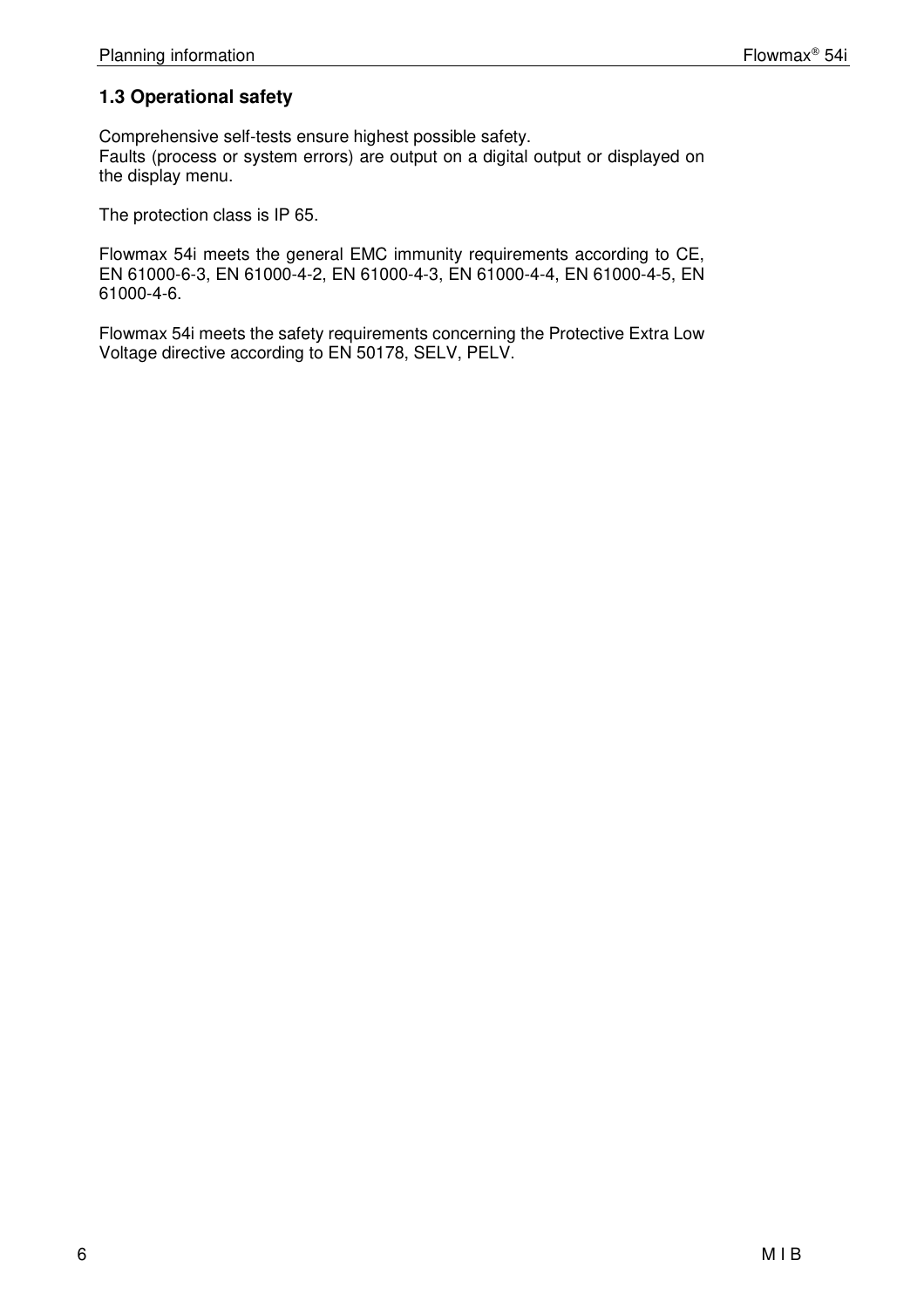# **2. Assembly and installation**

# **2.1 Installation instructions**

The arrow on the nameplate of the Flowmax 54i shows the positive flow direction. The flowmeter has to be installed in a way so that the flow-through is in the same direction as the arrow symbol.

**NOTICE!** 



Figure 2: ideal installation position of Flowmax 54i

For fastest possible bubble detection it is important to keep the pipe distance from tank to Flowmax 54i as short as possible. Accurate measurement can only be assured, if the pipe is completely filled and the liquid does not outgas.

Notwithstanding it may be advantageous for dosing applications to install the Flowmax 54i as close as possible to the dosing valve, as soft pipes change the cross-section depending on the system pressure. This may lead to repeatable differences.

Insure that no cavitation dissolve from the measured liquid. Depending on the measured liquid it can be helpful to have enough back pressure on the outlet of Flowmax 54i to avoid cavitation. Insure all mechanical connections are tight.

**NOTICE!** 

Particles present in the flow stream may result in measuring errors!

When using pumps, Flowmax 54i must be installed in flow direction on the pressure side, in order to ensure sufficient pressure. The maximum pressure rating of Flowmax 54i has to be considered.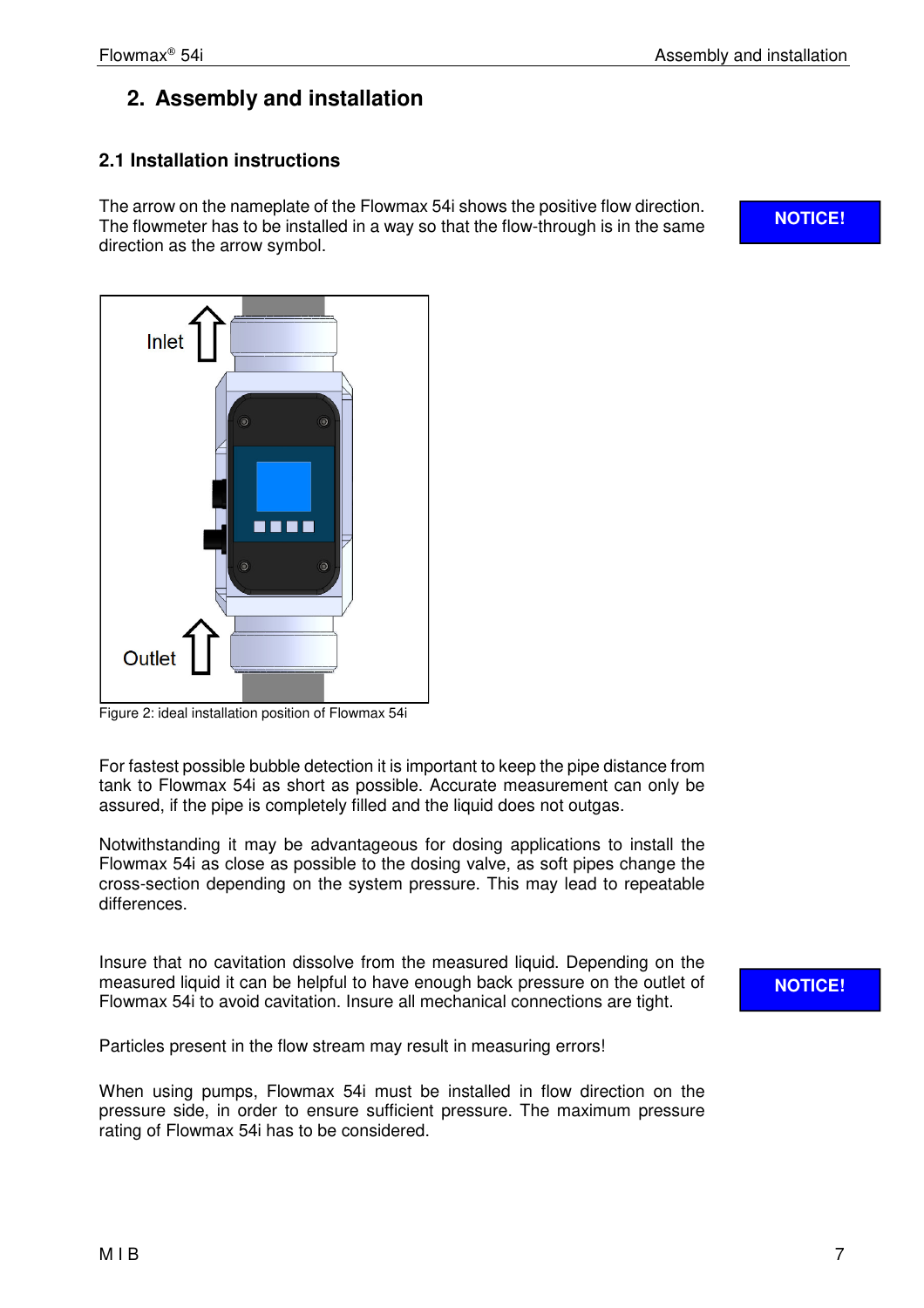For correct volume flow measurements straight and unobstructed inflow and outflow distances have to be observed. Starting from the connection thread these straight and unobstructed flow zones must be:

|                         | <b>DN25</b> | <b>IDN 32</b> | <b>IDN 40</b> | I DN50 |
|-------------------------|-------------|---------------|---------------|--------|
| I Inflow distance       | 30cm        | 40cm          | 45cm          | 60cm   |
| <b>Outflow distance</b> | 120cm       | 20cm          | .20cm         | 20cm   |

# **2.2 Assembly of the flowmeter**

The flowmeter is mounted into a pipe system by using the mechanical connection. Flowmax 54i should be mounted vertically into the pipe for the best measuring performance. Do not install the flowmeter after a dosing valve where the flowmeter can run empty. Placing the flowmeter after a dosing valve and allowing it to run empty will cause a measuring deviation at the next measurement. To avoid bubbles in the liquid, Flowmax 54i should be installed on the pressure side of the pump.

It is recommended to place the pump in the same plane as the container. Thus, the pump runs independently full and there is caused no vacuum when promoting.



Figure 3: Mounting examples for Flowmax 54i

If it is not possible to mount the flowmeter vertically, then mount the flowmeter in a location where the pipe will be filled at all times. The best measuring result is achieved if bubbles do not pass through Flowmax 54i.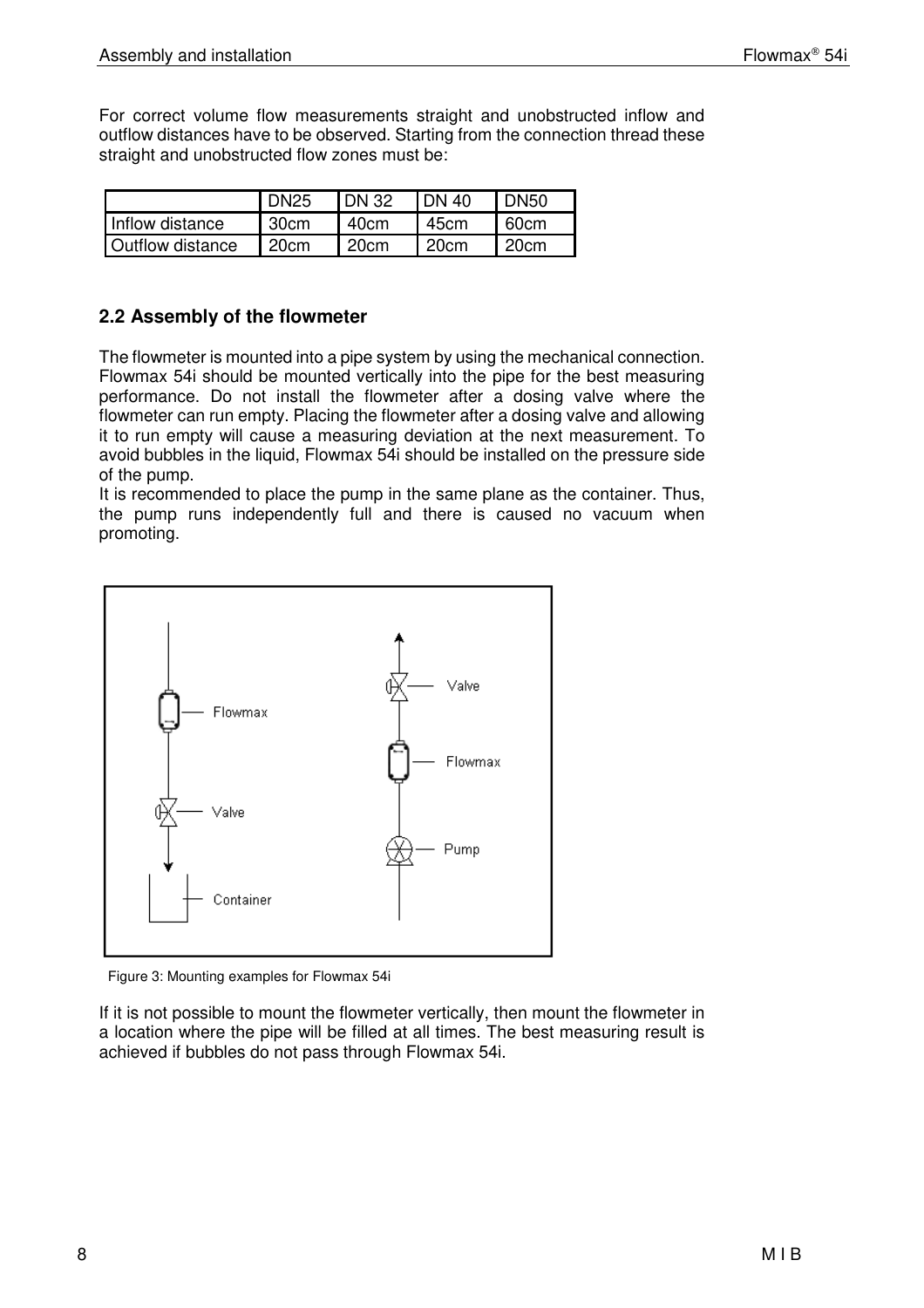# **IMPORTANT!**

**The Flowmax 54i must be installed without mechanical tensions on the existing pipe system. The flowmeter may be damaged if there is tension on the existing pipe system.** 

**The hydraulic screw connections on the process side must be handtightened.** 



Figure 4: Mounting possibilities

Vibrations or mechanical forces may decrease measuring accuracy.

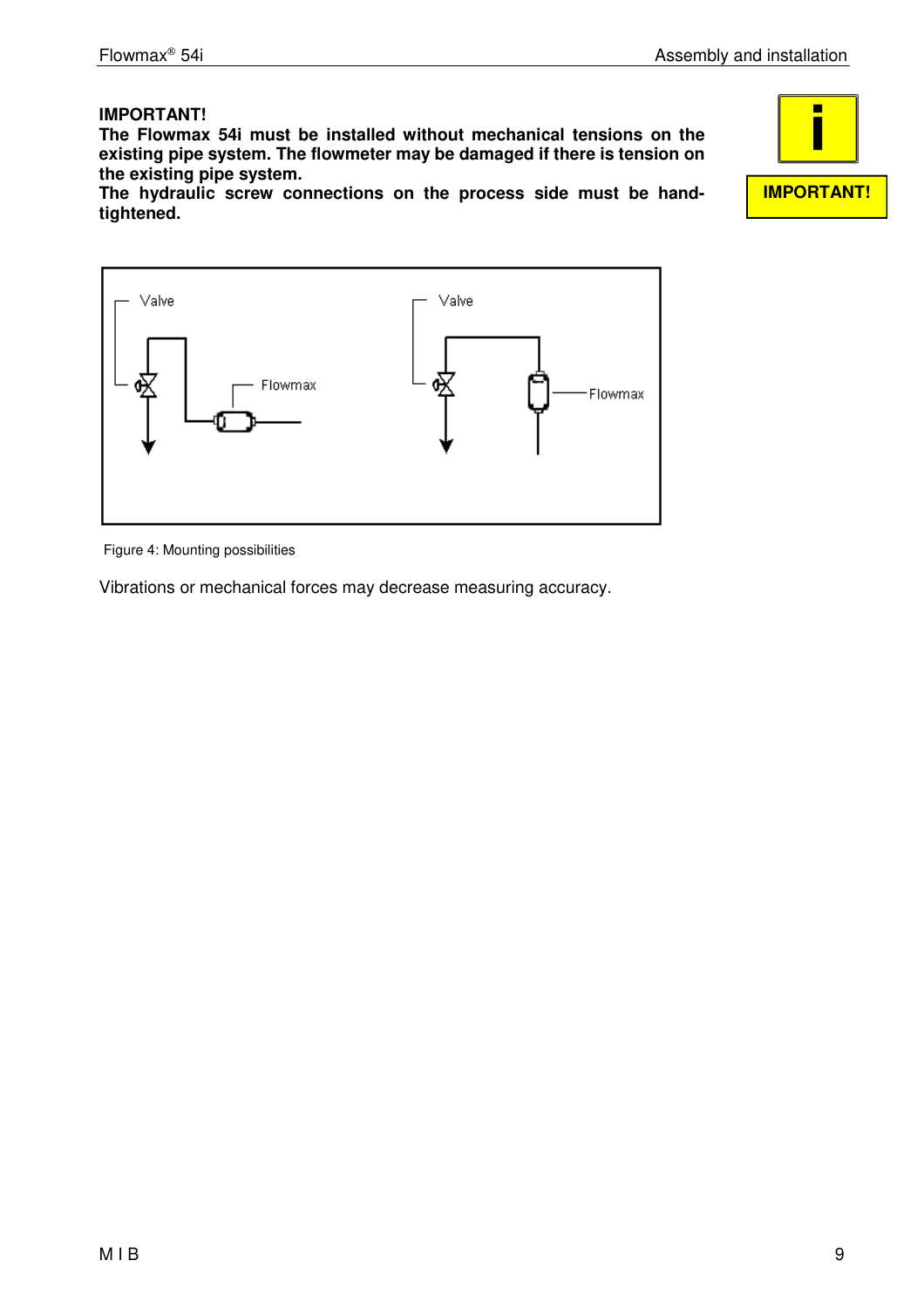# **2.3 Electrical wiring**

**Serious injury or death from electric shock may occur if wiring, installation, disassembly or remove of wires is performed while electrical power is energized.** 

**Always shut off or disconnect electrical power at service panel and lock switch or breaker and tag to prevent energizing electrical power during work or while Flowmax 54i is not assembled and installed.** 

**Wiring installation, disassembly and removal must be performed by qualified persons experienced and knowledgeable about electrical work.** 





 $\overline{a}$ Figure 5: Pin code: Connection plug / socket for 5-pin version

Connector cable pin configuration defined by manufacturer. The outlets may be re-programmed for specific applications.

**5-pin plug with 1-wire communication:** 

| Pin            | <b>Function</b>                                        | <b>Description</b>                                                                                                                                    |
|----------------|--------------------------------------------------------|-------------------------------------------------------------------------------------------------------------------------------------------------------|
| $\mathbf{1}$   | 24 VDC                                                 | Voltage supply: 18  30 VDC                                                                                                                            |
| $\overline{2}$ | Pulse / Frequency output                               | Digital Output Q1                                                                                                                                     |
|                | alternative:                                           | Freely adjustable ranging from 0.1 to 3000 ml/pulse in<br>0.1ml/pulse steps, npn-or pnp-transistor, max. load<br>100 <sub>m</sub> A.                  |
|                | 1. Empty-pipe output                                   | Max. voltage must be less than the supply voltage<br>Configurable output of 0V or 24V when pipe is empty.                                             |
|                | 2. Dosing output                                       | Configurable output of 0V or 24V                                                                                                                      |
|                | 3. Upper or Lower Limit-<br>output<br>4. Negative flow | Configurable output of 0V or 24V when reaching<br>upper or lower limit<br>Configurable output of 0V or 24V when liquid flows in<br>negative direction |
| 3              | <b>GND</b>                                             | Ground: 0 V                                                                                                                                           |
| $\overline{4}$ | Communication                                          | Communication interface                                                                                                                               |
| 5              | Analog output QA                                       | 4  20mA; 0  20mA<br>Example: $0$ //min =><br>4mA<br>$300$ l/min => $20mA$ (depending on<br>diameter)<br>Empty pipe Alert $\Rightarrow$ 3.5mA          |

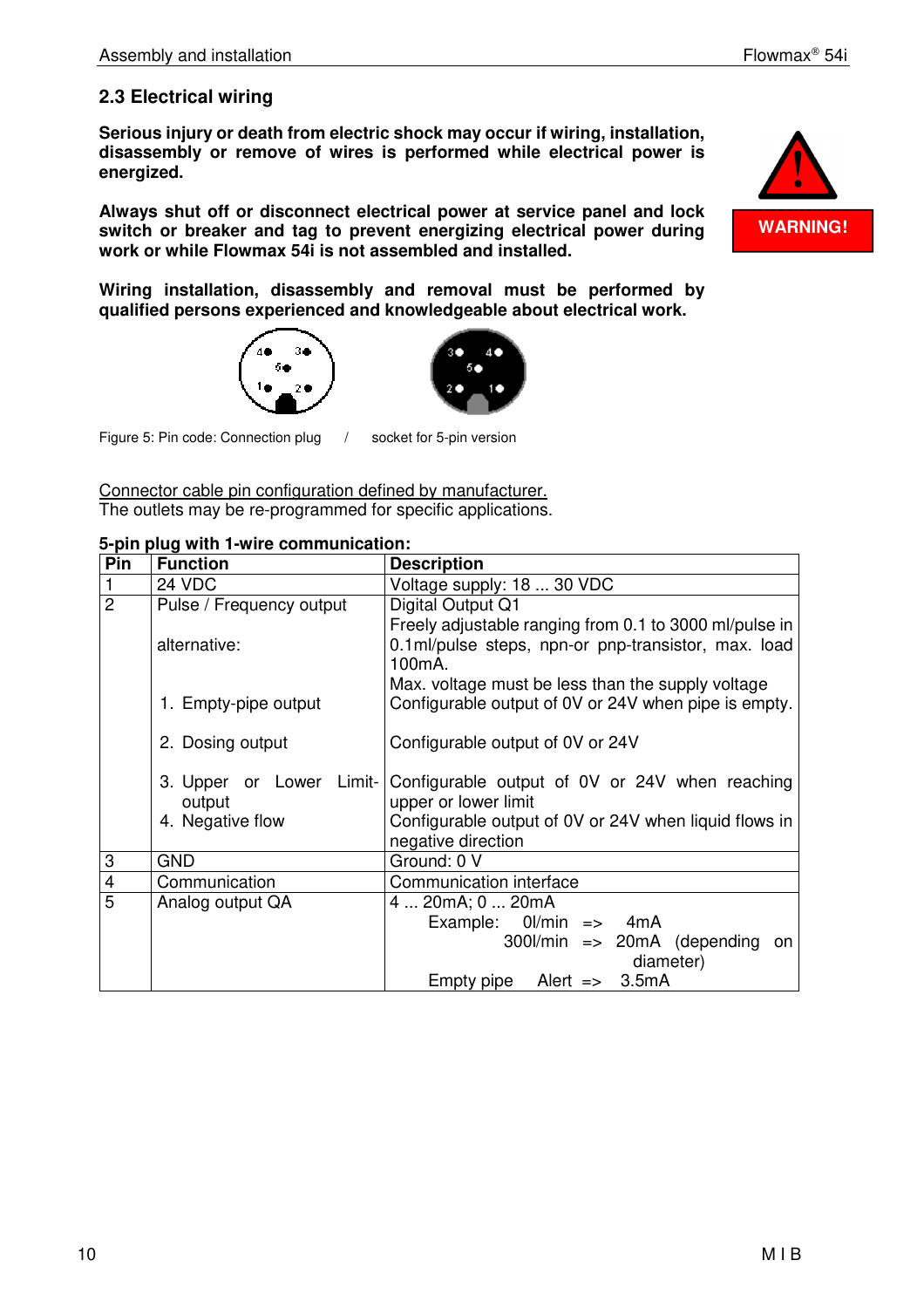# **5-pin plug with RS485 communication and current output:**

| Pin            | <b>Function</b>  | <b>Description</b>                      |
|----------------|------------------|-----------------------------------------|
|                | <b>24 VDC</b>    | Voltage Supply: 18  30 VDC              |
| $\overline{2}$ | Communication    | <b>RS 485 B</b>                         |
| $\overline{3}$ | <b>GND</b>       | Ground: 0 V                             |
| $\overline{4}$ | Communication    | <b>RS 485 A</b>                         |
| $\overline{5}$ | Analog output QA | 4  20mA; 0  20mA                        |
|                |                  | Example: $0$ /min => $4mA$              |
|                |                  | $300$ l/min => $20mA$ (depending on     |
|                |                  | diameter)                               |
|                |                  | Empty pipe<br>Alert $\Rightarrow$ 3.5mA |

# **5-pin plug with RS 485 – communication and digital output Q1:**

| Pin            | <b>Function</b>                                                                                                                                | <b>Description</b>                                                                                                                                                                                                                                                                                                                                                                                                                         |
|----------------|------------------------------------------------------------------------------------------------------------------------------------------------|--------------------------------------------------------------------------------------------------------------------------------------------------------------------------------------------------------------------------------------------------------------------------------------------------------------------------------------------------------------------------------------------------------------------------------------------|
|                | 24 VDC                                                                                                                                         | Voltage supply: 18  30 VDC                                                                                                                                                                                                                                                                                                                                                                                                                 |
| $\overline{2}$ | Pulse / Frequency output<br>alternative:<br>1. Empty-pipe output<br>2. Dosing output<br>3. Upper or Lower Limit-<br>output<br>4. Negative flow | Digital output Q1<br>Freely adjustable ranging from 0.1 to 3000 ml/pulse in<br>0.1ml/pulse steps, npn-or pnp-transistor, max. load<br>100 <sub>m</sub> A.<br>Max. voltage must be less than the supply voltage<br>Configurable output of 0V or 24V when pipe is empty.<br>Configurable output of 0V or 24V<br>Configurable output of 0V or 24V when reaching<br>upper or lower limit<br>Configurable output of 0V or 24V when liquid flows |
|                |                                                                                                                                                | in negative direction.                                                                                                                                                                                                                                                                                                                                                                                                                     |
| 3              | <b>GND</b>                                                                                                                                     | Ground: 0 V                                                                                                                                                                                                                                                                                                                                                                                                                                |
| $\overline{4}$ | Communication                                                                                                                                  | <b>RS 485 A</b>                                                                                                                                                                                                                                                                                                                                                                                                                            |
| $\overline{5}$ | Communication                                                                                                                                  | <b>RS 485 B</b>                                                                                                                                                                                                                                                                                                                                                                                                                            |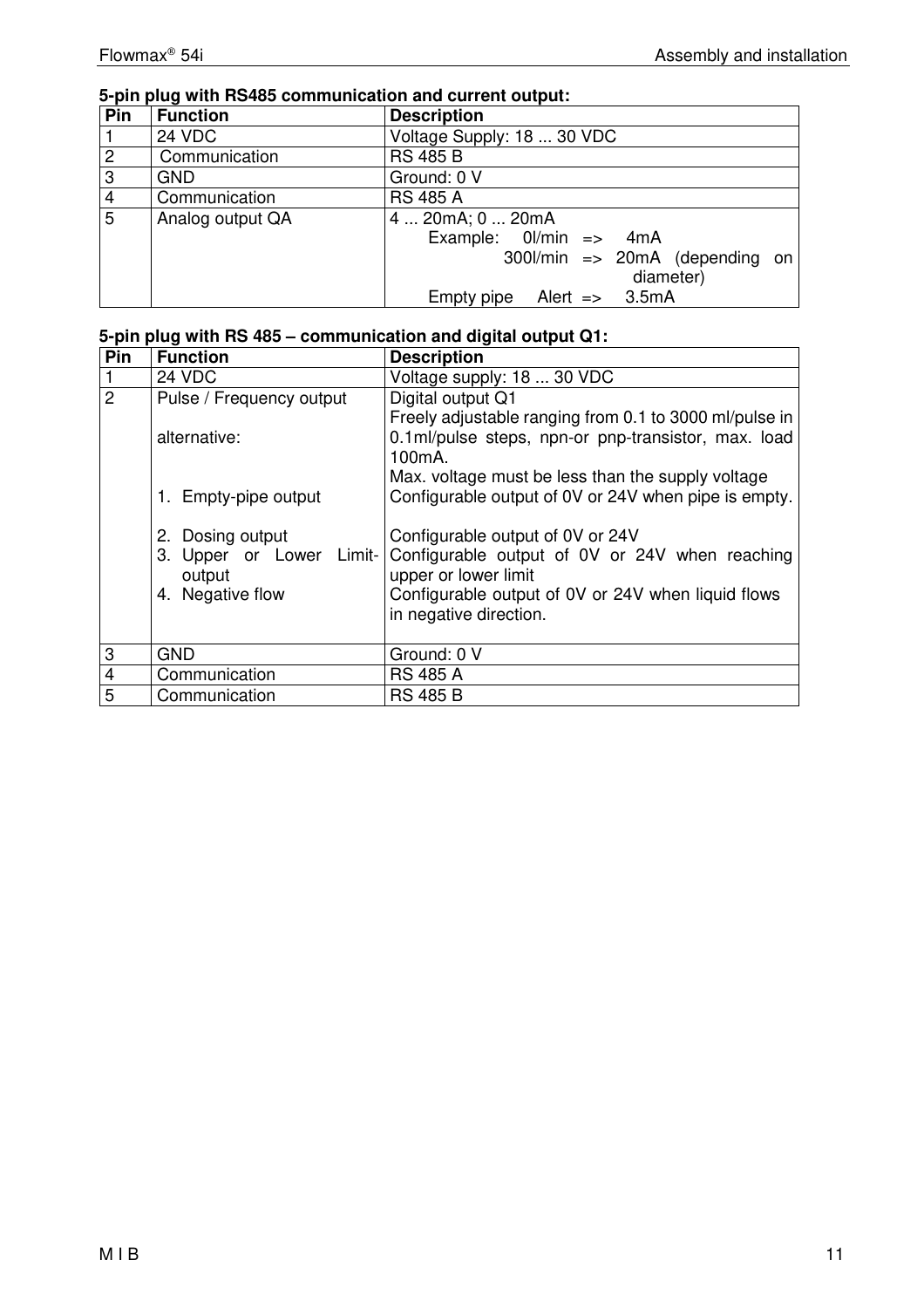# **8-pin plug with 1-wire communication:**





 $\overline{a}$ Figure 6: Pin code: Connection plug / socket for 8-pin version

Connector cable pin configuration defined by manufacturer. The outlets may be re-programmed for specific applications.

| Pin            | <b>Function</b>             | <b>Description</b>                                                           |
|----------------|-----------------------------|------------------------------------------------------------------------------|
| 1              | 24 VDC                      | Voltage supply: 18  30 VDC                                                   |
| $\overline{2}$ | Digital output              | Digital output Q1                                                            |
|                | <b>Functions</b>            | Configurable npn-or pnp transistor, max. load<br>100mA*.                     |
|                |                             | Max. voltage must be less than the supply voltage                            |
|                | 1. Pulse / Frequency output | Freely adjustable ranging from 0.1 to 3000 ml/pulse<br>in 0.1ml/pulse steps, |
|                | 2. Empty pipe output        | Configurable output of 0V or 24V when pipe is                                |
|                |                             | empty.                                                                       |
|                | 3. Dosing output            | Configurable output of 0V or 24V                                             |
|                | 4. Upper or Lower<br>Limit  | Configurable output of 0V or 24V when reaching                               |
|                | output<br>5. Negative flow  | upper or lower limit<br>Configurable output of 0V or 24V when liquid flows   |
|                |                             | in negative direction.                                                       |
| 3              | <b>GND</b>                  | Ground: 0 V                                                                  |
| $\overline{4}$ | Digital output Q2           | Digital output Q2                                                            |
|                | Functions:                  | Configurable npn- or pnp-transistor, max. load                               |
|                |                             | 100mA*.                                                                      |
|                |                             | Max. voltage must be less than the supply voltage                            |
|                | 1. Empty pipe output        | Configurable output of 0V or 24V when pipe is                                |
|                | 2. Dosing output            | empty.<br>Configurable output of 0V or 24V                                   |
|                | 3. Pulse / Frequency output | Freely adjustable ranging from 0.1 to 3000 ml/pulse                          |
|                |                             | in 0.1ml/pulse steps.                                                        |
|                | 4. Upper or Lower Limit     | Configurable output of 0V or 24V when flow reaches                           |
|                | output                      | upper or lower limit.                                                        |
|                | 5. Negative flow            | Configurable output of 0V or 24V when liquid flows                           |
|                |                             | in negative direction.                                                       |
| 5              | Analog output QA            | 4  20mA; 0  20mA<br>Example: 0l/min => 4mA                                   |
|                |                             | $300$ l/min => $20mA$ (depending on                                          |
|                |                             | diameter)                                                                    |
|                |                             | Alert<br>3.5mA<br>Empty pipe<br>$\Rightarrow$                                |
| 6              | Communication               | Communication interface                                                      |
| $\overline{7}$ | Digital input I1            | Digital input I1                                                             |
|                | 1. Dosing output            | Starts the dosage by a rising edge of 24V.                                   |
|                | 2. Set offset               | The Offset starts by a rising edge of 24V.                                   |
|                | 3. Reset counter            | Reset of the counter by a rising edge of 24V.                                |
|                | 4. Creeping flow off        | Creeping suppression will be deactivate as long as                           |
|                |                             | there are 24V at the input.                                                  |
| 8              | Shielding                   | <b>EMC</b> safety                                                            |

\*it applies: for  $Q1 + Q2 \le 100 \text{mA}$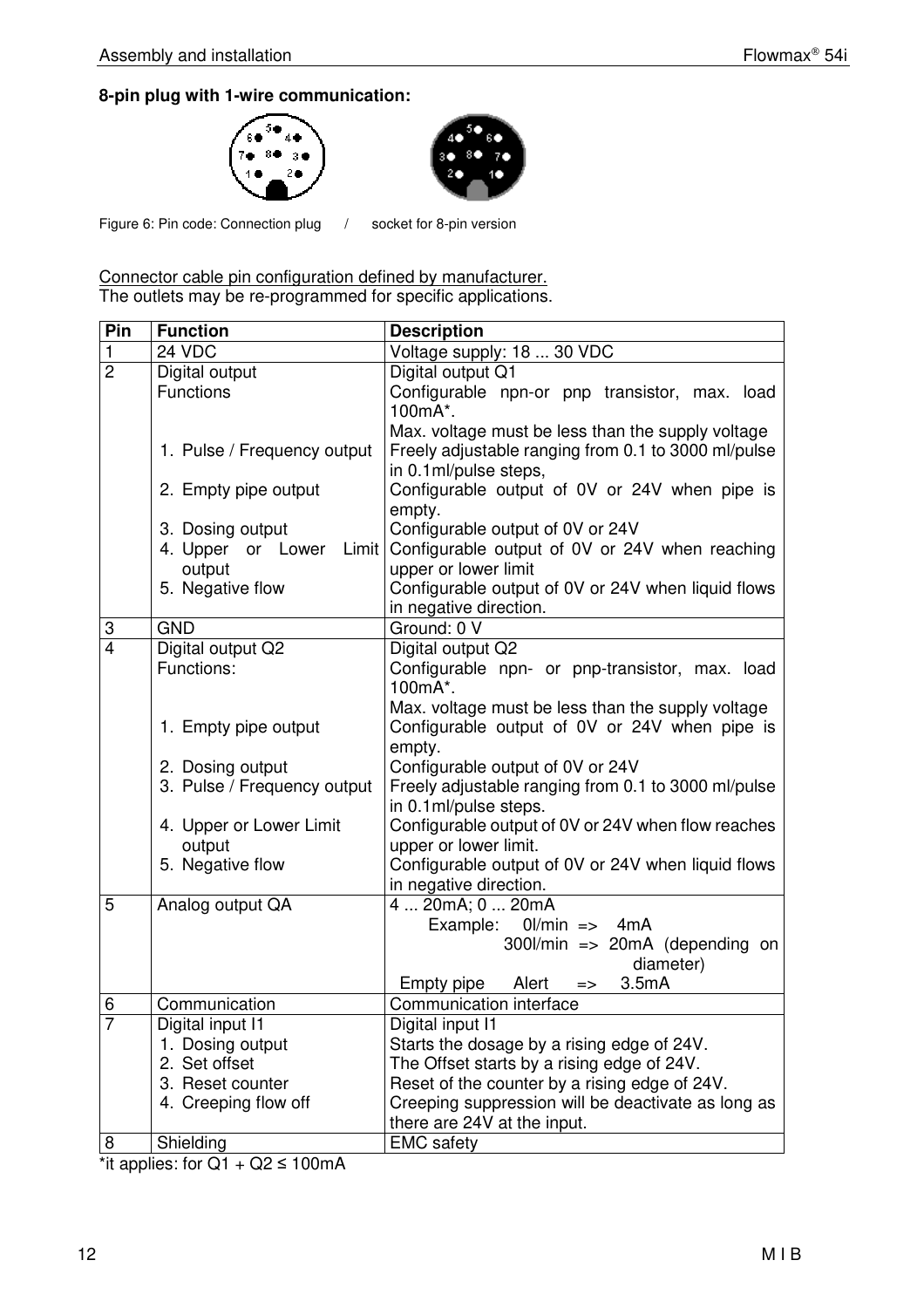# **8-pin plug with RS 485 communication:**





 $\overline{a}$ Figure 7: Pin code: Connection plug / socket for 8-pin version

Connector cable pin configuration defined by manufacturer. The outlets may be re-programmed for specific applications.

| Pin                 | <b>Function</b>             | <b>Description</b>                                                                |
|---------------------|-----------------------------|-----------------------------------------------------------------------------------|
| $\overline{1}$      | 24 VDC                      | Voltage supply: 18  30 VDC                                                        |
| $\overline{2}$      | Digital output Q1           | Digital output Q1                                                                 |
|                     | <b>Functions</b>            | Configurable npn-or pnp transistor, max. load                                     |
|                     |                             | 100mA.                                                                            |
|                     |                             | Max. voltage must be less than the supply voltage                                 |
|                     | 1. Pulse / Frequency output | Freely adjustable ranging from 0.1 to 3000 ml/pulse                               |
|                     |                             | in 0.1ml/pulse steps,                                                             |
|                     | 2. Empty pipe output        | Configurable output of 0V or 24V when pipe is                                     |
|                     |                             | empty.                                                                            |
|                     | 3. Dosing output            | Configurable output of 0V or 24V                                                  |
|                     | 4. Upper or Lower<br>Limit  | Configurable output of 0V or 24V when reaching                                    |
|                     | output                      | upper or lower limit                                                              |
|                     | 5. Negative flow            | Configurable output of 0V or 24V when liquid flows                                |
|                     |                             | in negative direction.                                                            |
| 3<br>$\overline{4}$ | GND                         | Ground: 0 V                                                                       |
|                     | Digital input I1            | Digital input I1                                                                  |
|                     | 1. Dosing output            | Starts the dosage by a rising edge of 24V.                                        |
|                     | 2. Set offset               | The Offset starts by a rising edge of 24V.                                        |
|                     | 3. Reset counter            | Reset of the counter by a rising edge of 24V.                                     |
|                     | 4. Creeping flow off        | Creeping suppression will be deactivate as long as<br>there are 24V at the input. |
|                     |                             |                                                                                   |
| 5                   | Analog output QA            | 4  20mA; 0  20mA                                                                  |
|                     |                             | Example: $0$ l/min => $4mA$                                                       |
|                     |                             | $300$ l/min => $20$ mA (depending on                                              |
|                     |                             | diameter)                                                                         |
|                     |                             | Empty pipe<br>Alert $\approx$ 3.5mA                                               |
| 6                   | Communication               | <b>RS 485 A</b>                                                                   |
| $\overline{7}$      | Communication               | <b>RS 485 B</b>                                                                   |
| $\overline{8}$      | Shielding                   | <b>EMC</b> safety                                                                 |

#### **IMPORTANT:**

**Only operate the flowmeter Flowmax54i within the operating limits stipulated on the product label and the operating manual / data sheet. Use of the Flowmax 54i outside these conditions will lead to overloads, which cause permanent damage.** 

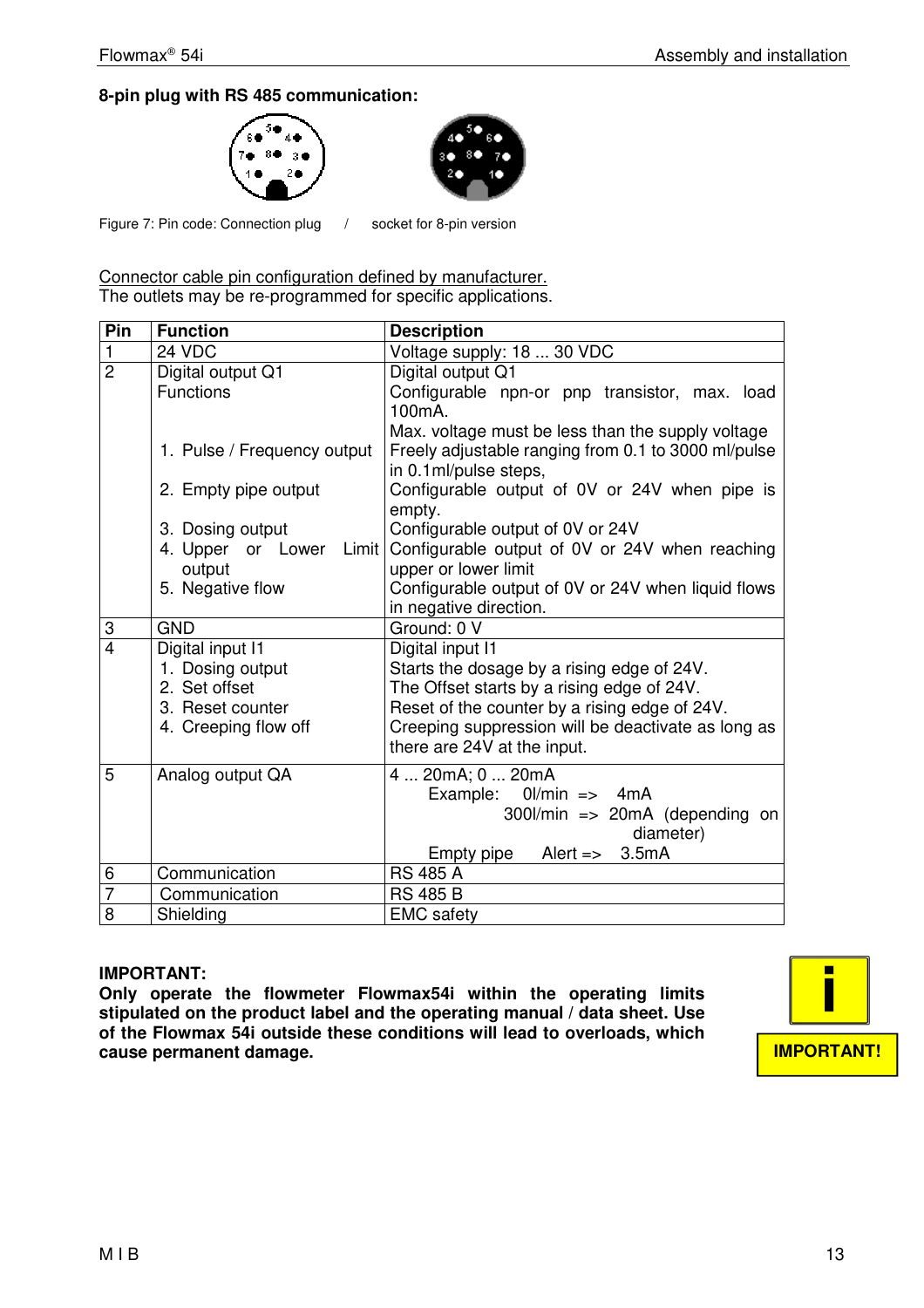# **3. Commissioning**

# **NOTE:**

After starting up the electronics, the unit is ready for use, but it reaches its optimum operating state after 30 minutes. It makes sense to carry out a basic trim or zero point adjustment only after this warm-up phase.

# **NOTE:**

If Flowmax 54i used for a fluid other than water, the "basic trim" has to be carry out during commissioning. Therefore, the device has absolutely be filled with medium.

The basic trim can be carried out via the device display (alternatively FlowCon 200i). During the adjustment, the medium may not flow, as this can lead to a measurement deviation. If there is a possible flow, it will be stored as "zero point".

# **3.1 Operating**

If Flowmax 54i is used as a volume flowmeter for water or water-like liquids it will not require on-site calibration. Parameters for water are calibrated at the factory. The Flowmax 54i may also be ordered with customized settings, but customized settings must be requested when Flowmax 54i is ordered.

**NOTE:** If necessary, e.g. if viscosity and/or speed of sound deviate significantly from water, the pre-set parameters can be adjusted via the display or FlowCon 200i.

The following parameters may be changed to settings suitable for the individual conditions: for 5-pin version

- Digital output Q1, function and behavior
- Analog output QA, function and behavior
- Flow range, for which shall apply 4 ... 20mA resp. 0 ... 20mA
- Pulse value
- Creeping suppression
- Optimization of measurement curve with up to 8 interpolation values (medium matrix)

The following parameters may be changed to settings suitable for the individual conditions: for 8-pin version

- Digital output Q1, function and behavior
- Digital output Q2, function and behavior
- Digital input I1, function and behavior
- Analog output QA, function and behavior
- Flow range, for which shall apply 4 ... 20mA resp. 0 ... 20mA
- Pulse value
- Creeping suppression
- Optimization of measurement curve with up to 8 interpolation values (medium matrix)

**NOTICE!** 

**NOTICE!** 

**NOTICE!**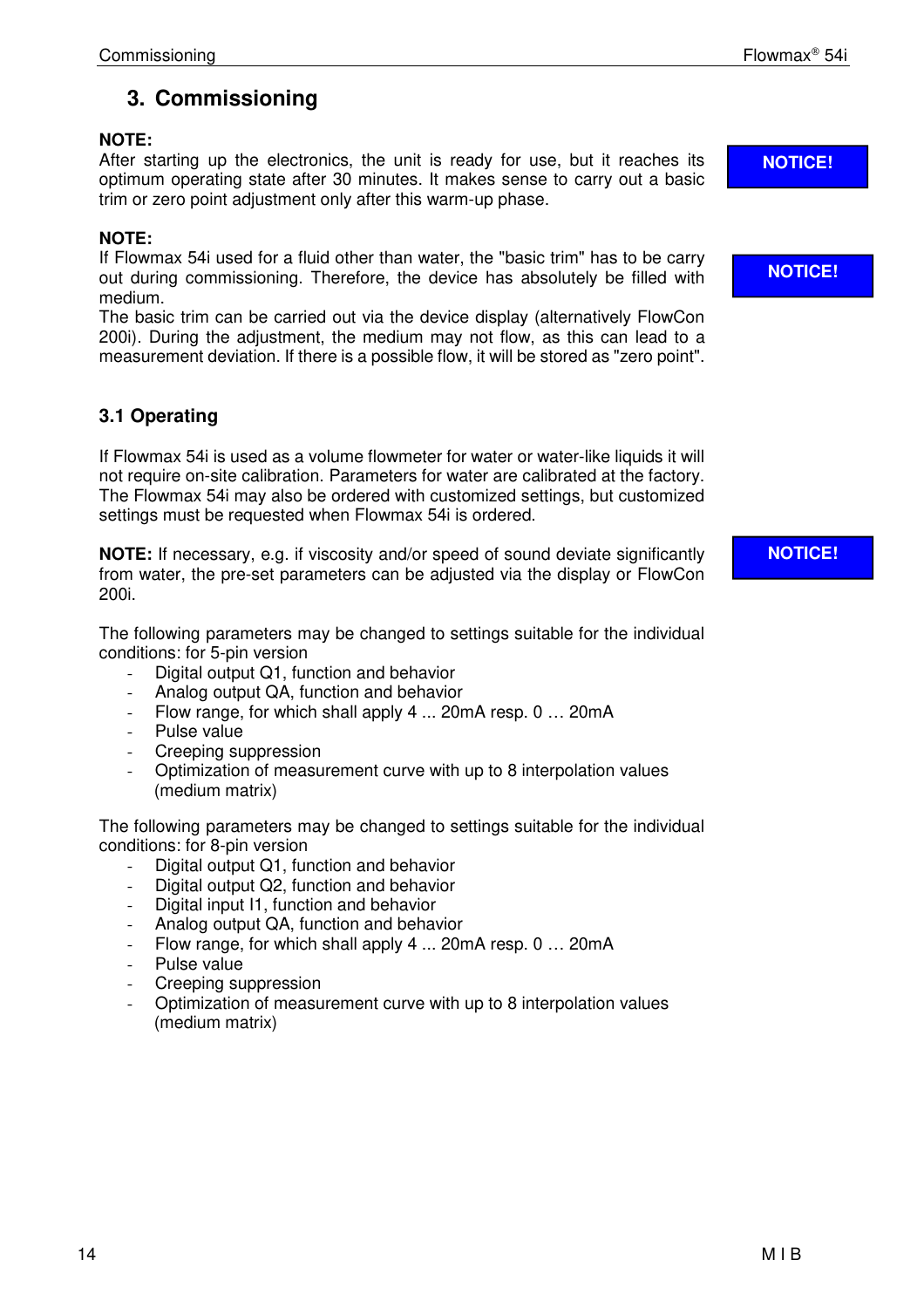# **3.1.1 Display and user menu**

Flowmax 54i is equipped with a display to visualize actual measurement values and to change parameters of the flowmeter. Menu navigation and parameter changes are controlled by the four keys on the keypad.



Figure 8: Operating with the key pad

Press the "Set" key to display the main menu. Different menu options can be select by using the two arrow keys.

To enter e.g. analog limits "Analog output – Upper limit" use the arrow keys to change values and press "Set" to confirm. To switch back to the last menu level press the "Esc" key. As soon as the operator tries to change values, he will be prompt to enter a password. This ensures that only authorised personnel can make changes to the unit parameters. The default password for Flowmax 54i is **41414**. The user level will remain active for 30 minutes after the last press on any button. 200 seconds after the last key press, the device skips the menu and returns to the display mode, which does not apply to the menu items diagnostic and dosing. Here, the unit remains in the submenu until the operator exits the submenu again with the ESC key.

Operating examples see appendix.

#### **NOTE:**

The display always shows the currently set activated parameter of the menu first. The activated parameter is displayed inverted.

# **NOTE:**

In the menu all the possible functions of the instrument are visible.

The functions of Digital Output Q2 and Digital Input I1 are only available on the Flowmax version with 8-pin plug.

In the menu "Analog Output" there are displayed the output value functions PID - Controller and Speed of Sound. They are provided only with functionality, if they were considered in the order (optional).

Flowmax 54i without display has the same features as the display version, but you can change parameters only via the display or programming unit FlowCon 200i.

# **NOTICE!**

# **NOTICE!**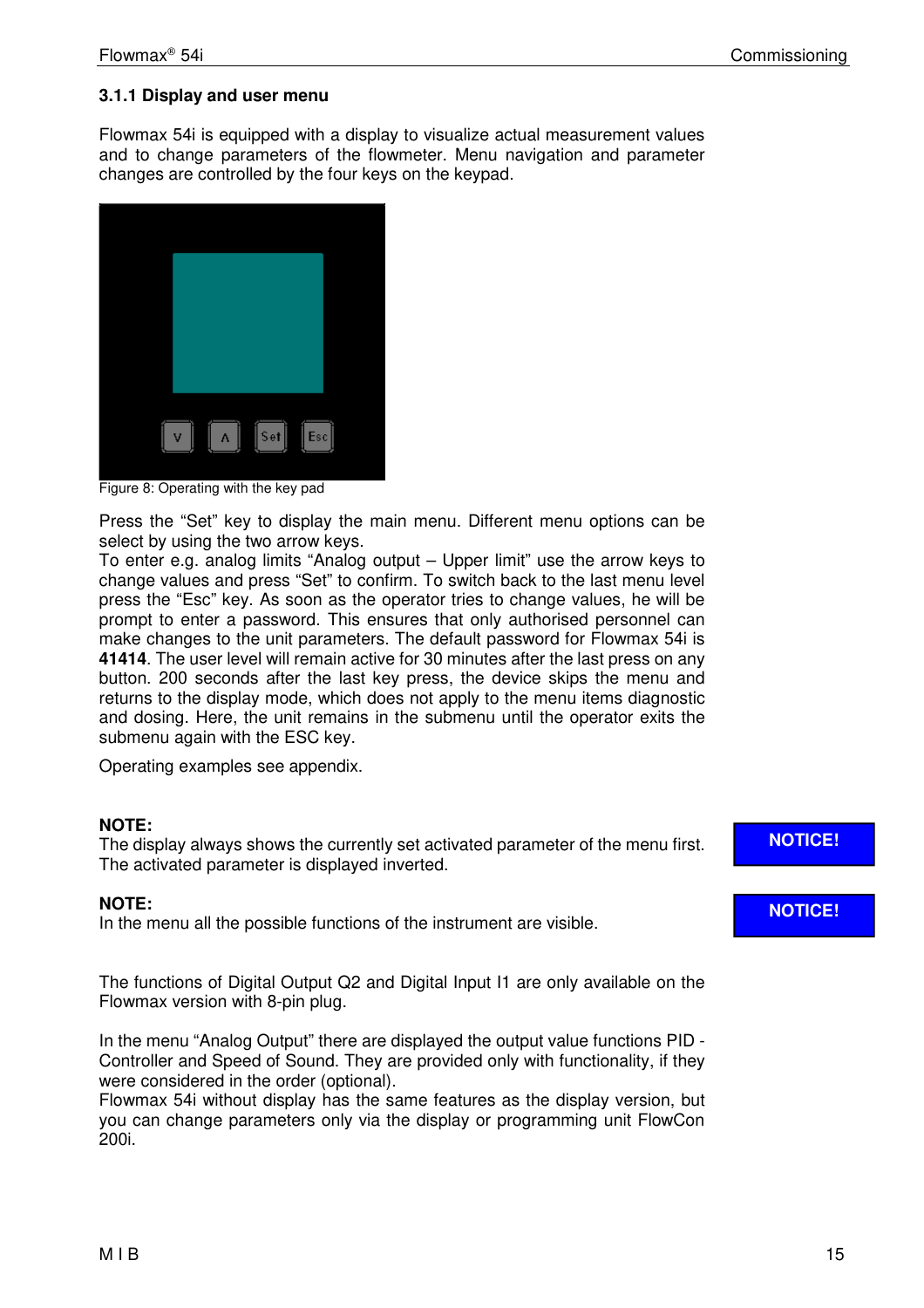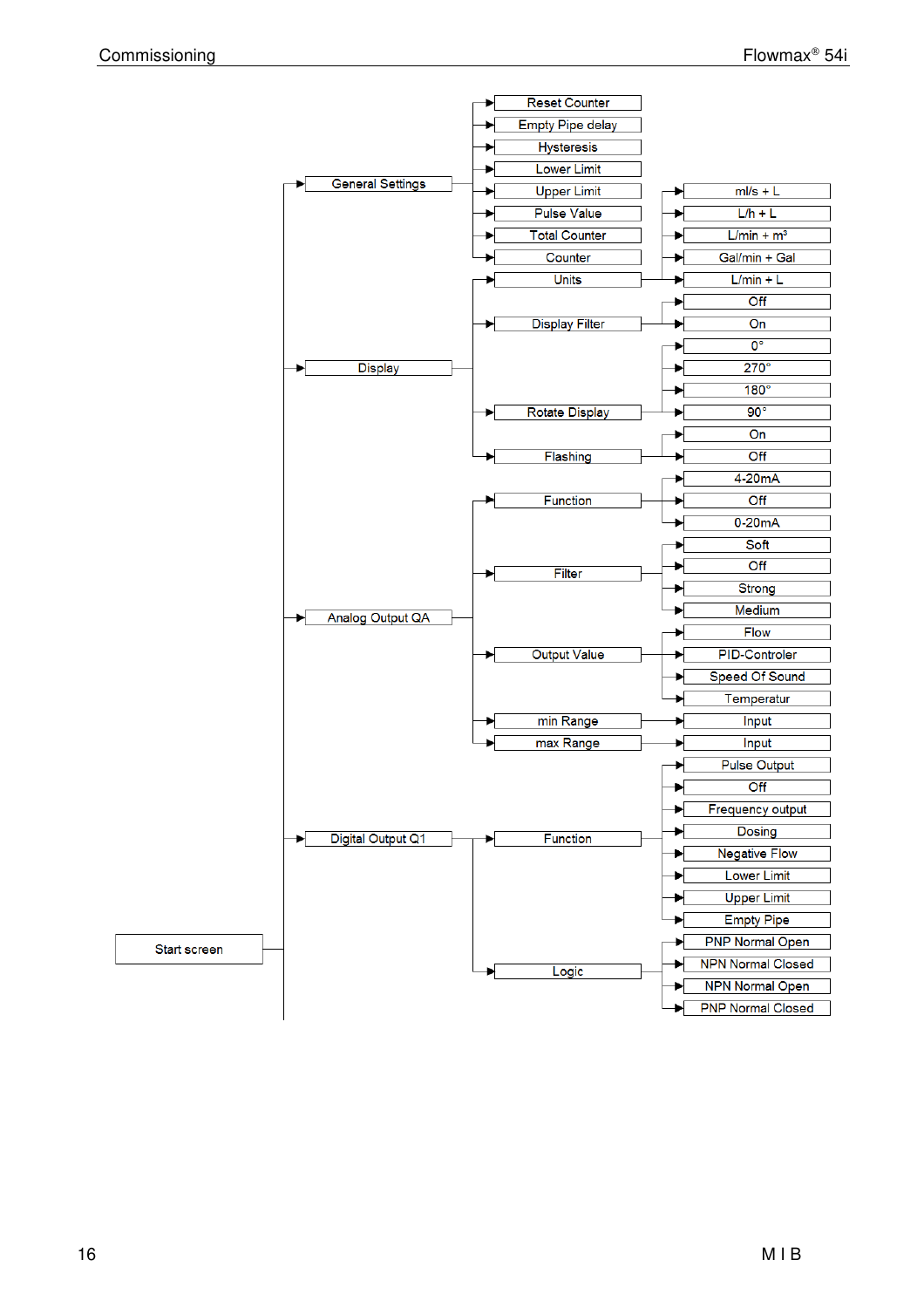

Figure 9: Menu structure Flowmax 54i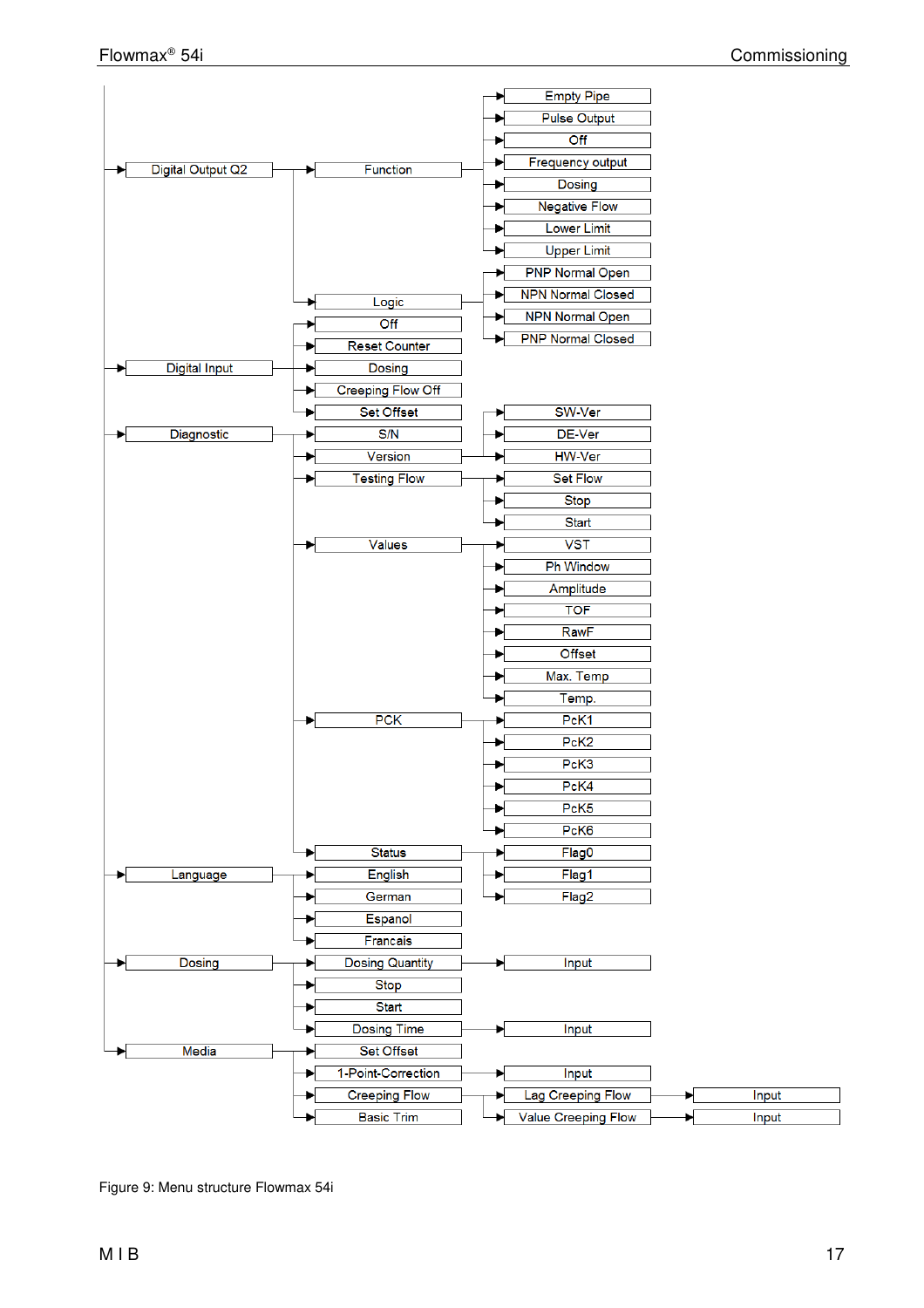# **3.2 Functionalities of flowmeter and default settings**

## **3.2.1 Language**

The language of the display can be changed. Available languages are English, Spanish, French and German.

# **3.2.2 Dosing**

The Flowmax 54i can be configured for manually dosing by choosing the dosing function via the user display. The Volume "Dosing Quantity" and the "Dosing Time" are freely adjustable. The dosing time is intended as a safeguard against unintentional overspill. After the set time has passed, the output switches regardless of the measured quantity. When "Dosing Time" is set to zero, the timer control is inactive. A dosage can be started and stopped with the menu function keys "Start" and "Stop".

| Setting range "Dosing Quantity":<br>Default setting "Dosing Quantity": | 0  3500 Liters, in steps of 0.001 L<br>0 Liters                              |
|------------------------------------------------------------------------|------------------------------------------------------------------------------|
| Setting range "Dosing Time"                                            | 0  30000 Seconds, in steps of 0.1 sec,<br>having an accuracy of $+0$ /-1 sec |
| Default setting "Dosing Time":                                         | 3 Seconds                                                                    |

#### Example:

Dosing time = 3 seconds. That means Flowmax is sending the closing signal after 2.1 to 3.0 sec to the valve. The dosing time is intended as a safety function and should be selected insignificantly longer than the actual time required for dosing. This ensures that possible malfunctions/leakages in the structure/system are detected at an early stage. An exact dosage purely on the dosing time is not useful.

#### **IMPORTANT!**

If Dosing Time  $= 0$  the time switch-off is inactive.

To be able to activate dosing, a digital output must be parameterised for dosing. Dosing can be started both via the menu and via the digital input.



#### **WARNING!**

**The customer has to provide a technical solution for overfill protection and an emergency stop switch. Both functions must run for safety to valve closure.**

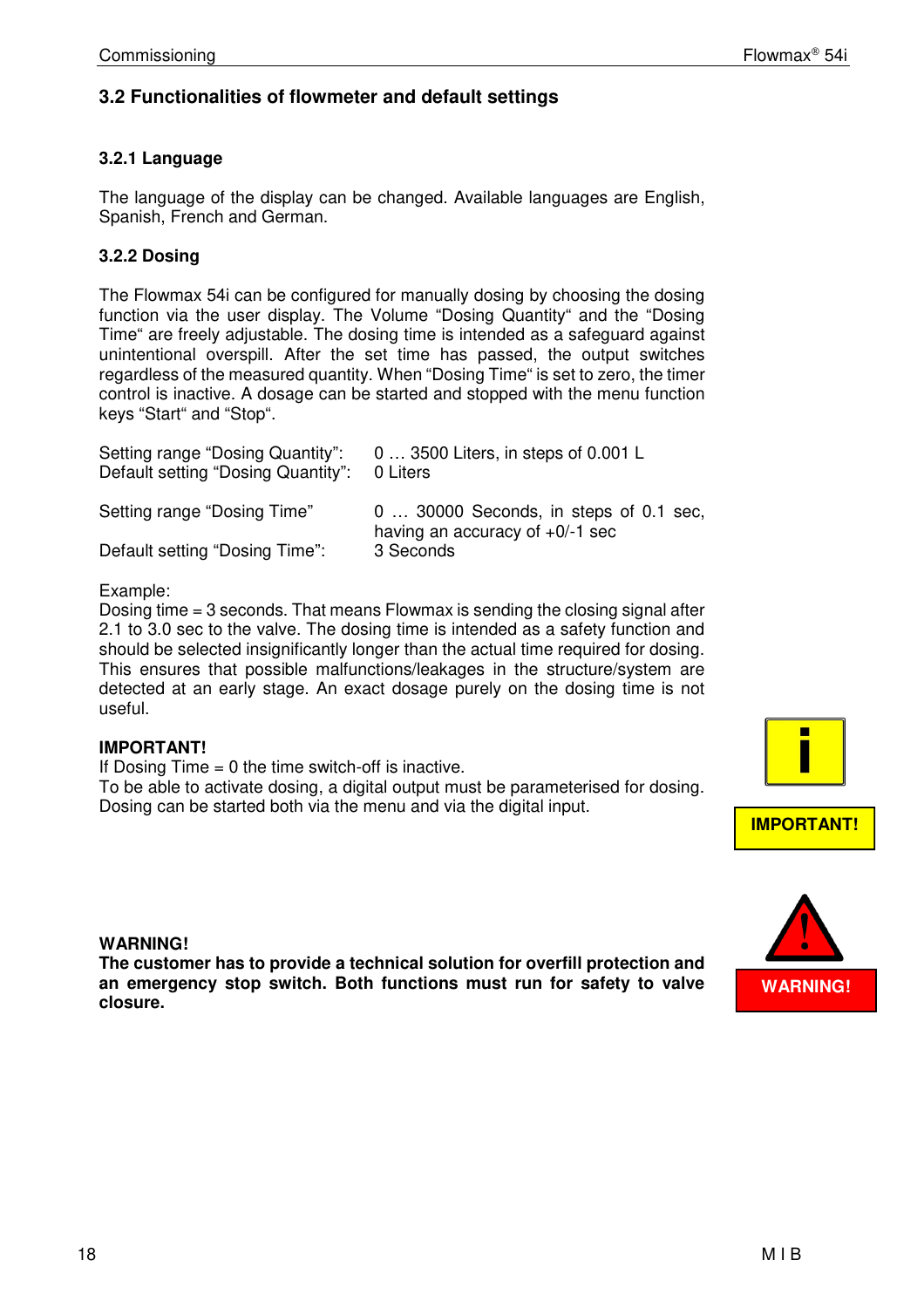# **3.2.3 Media**

## **3.2.3.1 Set Offset**

In the sub menu "Set Offset" it is possible to set the actual offset of the flowmeter. Use this function only when Flowmax 54i is completely filled with liquid, and there must be no flow, as this condition is the new "zero" value. Example of operation see appendix.

A small offset change, e.g. caused by variable temperatures, is automatically done by the flowmeter. It is also possible to set the offset via the configurable digital inputs.

#### **IMPORTANT!**

In contrast to the basic trim, the Set Offset is not stored in the device. When the unit is restarted, the original, last stored value is active.

#### **3.2.3.2 1-Pt-Correction**

Default setting: 0 %

Setting range:  $-50.0$  ... 50.0 % in steps of 0.1%

Example of operation see appendix.

#### **3.2.3.3 Creeping suppression**

The creeping suppression excludes flow measurements that result from convection in a narrow band around zero, even with a closed valve. At the factory, the creeping suppression is set at a standard value in relation to the cross-section of the flowmeter. Changes to a smaller value of the parameter may cause an offset drift what results in a faulty measurement.

There are higher tolerances below the standard default settings, see also section 5.2 measurement errors!

Creeping suppression works with a hysteresis of 0% to - 25%.



Figure 10: Function of creeping suppression illustrated with 0.6 l/min

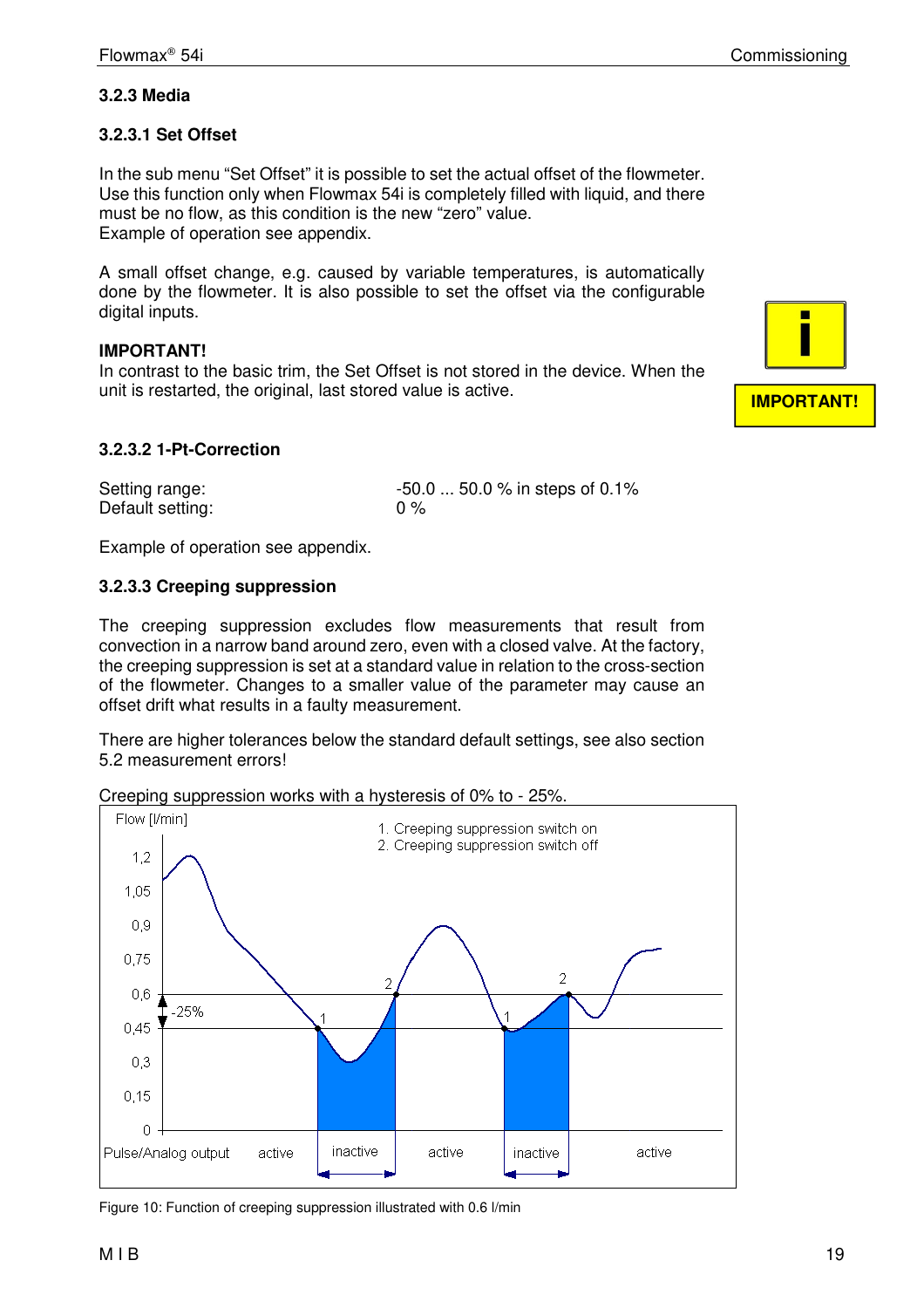Example: Creeping suppression =  $0.6$  l/min

If the flow rate is lower than 0.45 l/min the creeping suppression becomes active. If the flow rate exceeds 0.6 l/min a pulse is output again and added to the totalizer. Similarly, a value is transmitted to the analog output again.

| Setting range:    | DN25: 0.0  19.2 l/min in 0.0006 l/min steps<br>DN32: 0.0  192.0 l/min in 0.006 l/min steps<br>DN40: 0.0  192.0 l/min in 0.006 l/min steps<br>DN50: 0.0  192.0 l/min in 0.006 l/min steps |  |
|-------------------|------------------------------------------------------------------------------------------------------------------------------------------------------------------------------------------|--|
| Default settings: | DN25:<br>5 l/min<br>DN32: 9 l/min<br>DN40: 18 l/min<br>DN50: 36 l/min                                                                                                                    |  |

## **Lag Creeping Flow**

The activation of the creeping suppression can be delayed. The value is adjustable via menu.



Figure 11: Function Lag Creeping Flow at 15l/min

| Setting range:    | $099.0 s$ in steps of 0.1 s |
|-------------------|-----------------------------|
| Default settings: | 0.5s                        |

# **3.2.3.4 Basic Trim**

The "Basic Trim" function insures that the flowmeter is conforming to the media specific characteristics. To execute this function, Flowmax 54i runs a selfdiagnostic function which optimizes all important parameters. This process lasts approximately 1 minute.

# **IMPORTANT!**

To make sure the basic trim is correctly done, the flowmeter has to be filled with liquid without a flow.

When there is an error detected while performing the basic trim function, the display shows "Error". After successfully finishing the basic trim function, the display will show "Done".

# **NOTICE!**

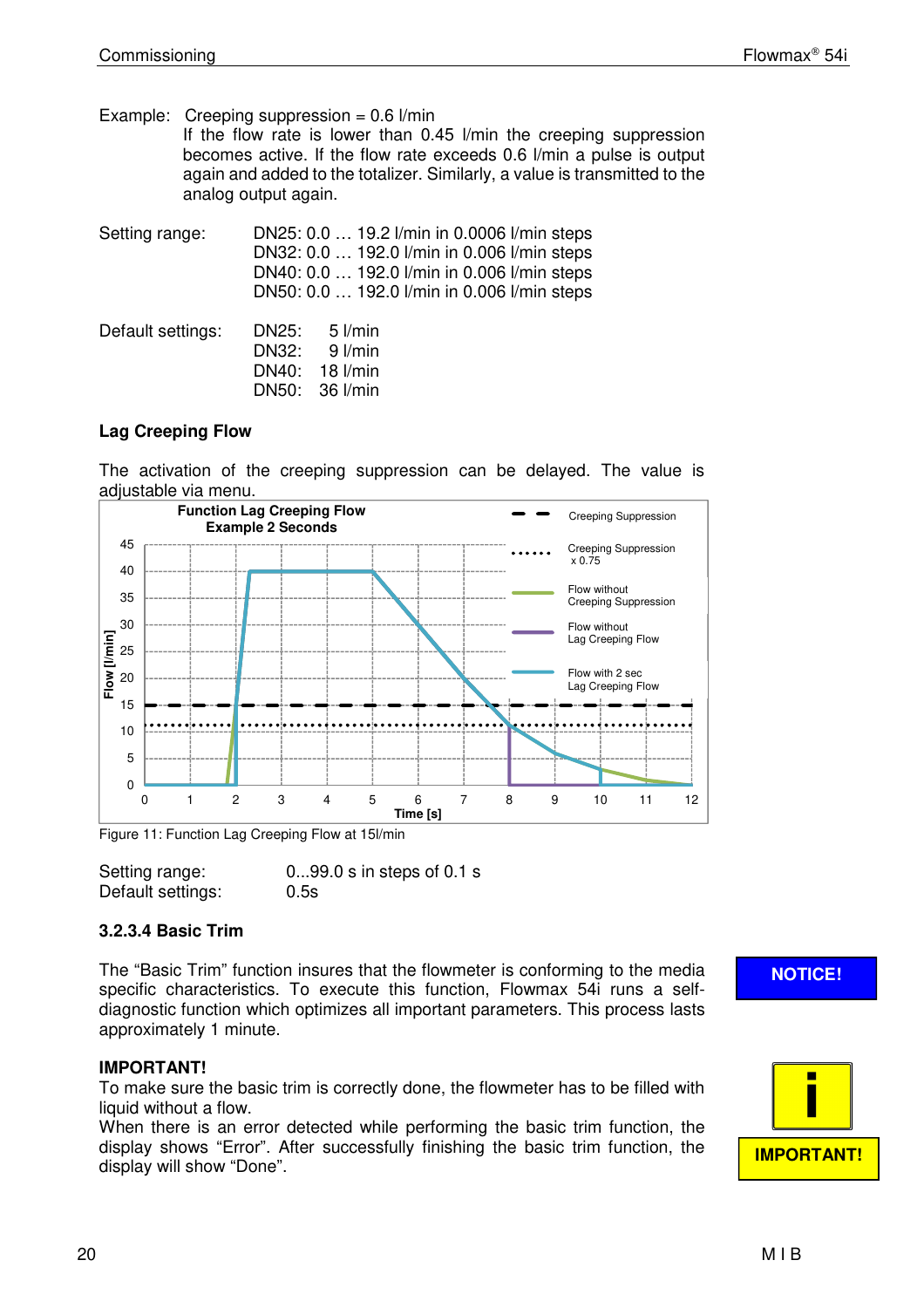# **3.2.4 General Settings**

## **3.2.4.1 Reset Counter**

The volume counter of Flowmax 54i can be reset. Example of operation see appendix.

#### **IMPORTANT!**

Once reset, counter values cannot be restored. After the reset, the counter starts again at the value 0.

#### **3.2.4.2 Empty pipe delay**

Small air bubbles or particles, which are carried with the liquid, disturb the sound transmission in the measuring channel.

During the set time, but for max. 3 sec, the last undisturbed flow value will be output, afterwards the flowmeter behaves as if there is no flow and only after the preset delay time the flowmeter will go into alarm.

| Setting range:    | 0.03000.0 s |
|-------------------|-------------|
| Default settings: | DN25: 0.3s  |
|                   | DN32: 0.3s  |
|                   | DN40: 0.3s  |
|                   | DN50: 0.5s  |

## **3.2.4.3 Hysteresis**

The limit values can be provided with a hysteresis. This is to avoid frequent switching of the outputs when the flow moved to a limit around.





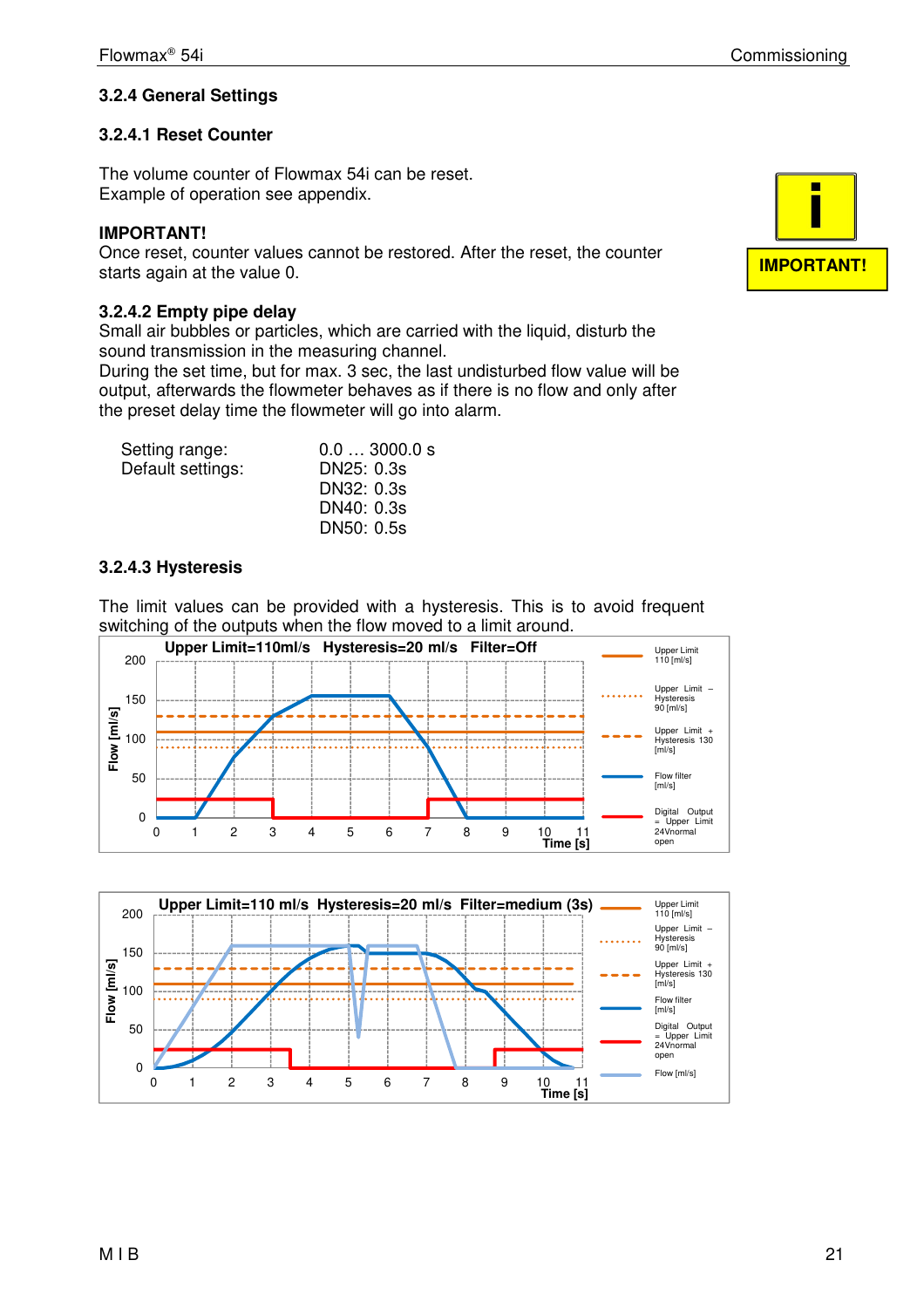

Figure 12: Function Hysteresusis at limit

Setting range: 0 ... 480 l/min in steps of 0.0006 l/min. Default settings: 0 for all DN

#### **3.2.4.4 Lower Limit**

Here, the lower limit for the digital output is set. Setting range: 0 ... 900 l/min in steps of 0.06 l/min (DN25: 0.0006 l/min)<br>Default settings: 0 for all DN Default settings:

## **3.2.4.5 Upper Limit**

Here, the lower limit for the digital output is set.

| Setting range:<br>Default settings: | 0  900ml/s in steps of 0.06 l/min (DN25: 0.0006 l/min)<br>max. flow of the flowmeter<br>DN25: 180 l/min |
|-------------------------------------|---------------------------------------------------------------------------------------------------------|
|                                     | DN32: 300 l/min                                                                                         |
|                                     | DN40: 480 l/min                                                                                         |
|                                     | DN50: 900 l/min                                                                                         |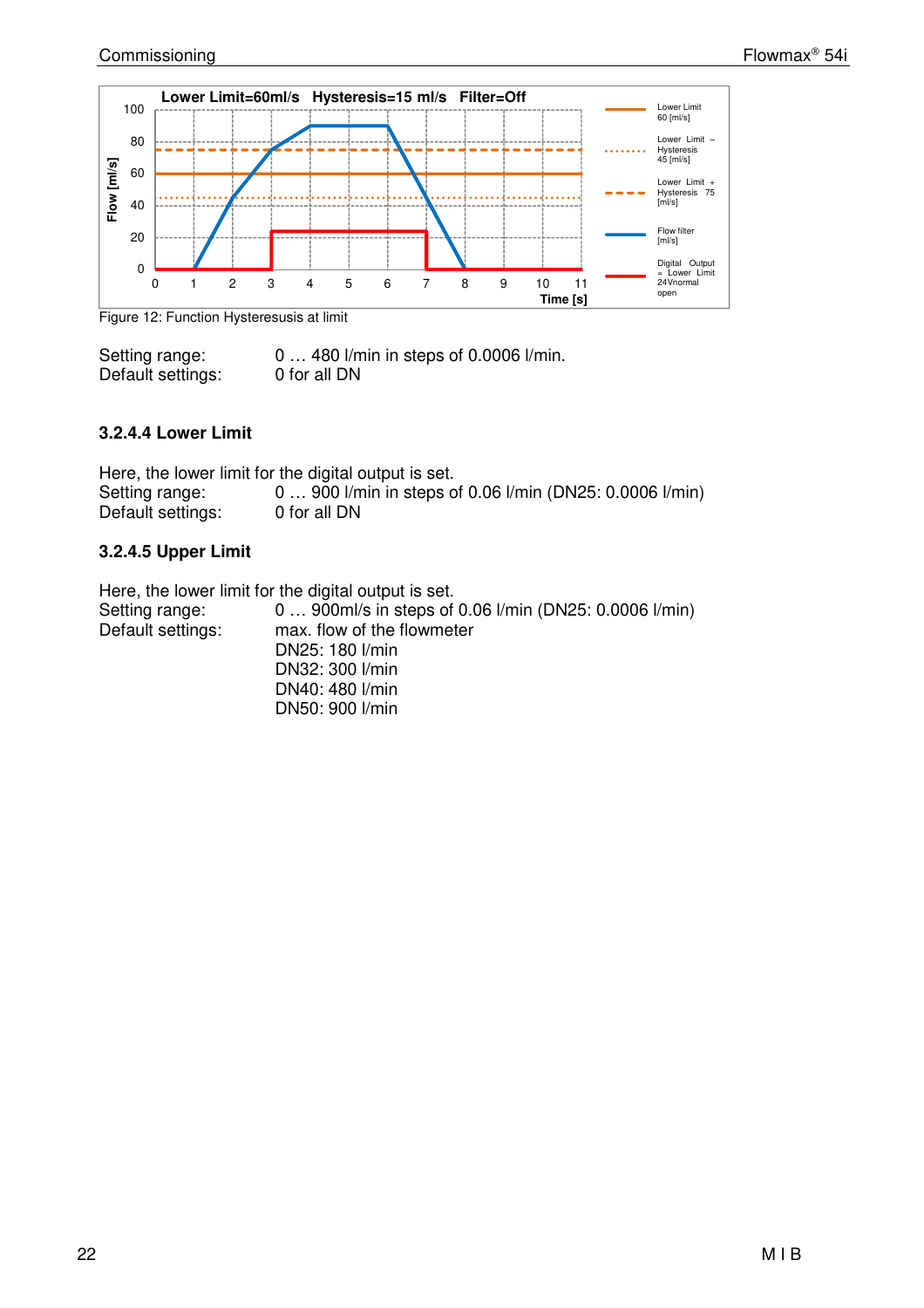# **3.2.4.6 Pulse value**

The pulse value determines the flow volumes for which an output pulse will be emitted.

Choose a configuration which will neither exceed the maximum output frequency of the Flowmax 54i (10kHz) nor the maximum input frequency of the control. If the maximum frequency is exceeded the Flowmax 54i will not output pulses correctly.

| Example: | 2.0 ml/pulse |
|----------|--------------|
|----------|--------------|

This means: a pulse is emitted every 2.0 ml. Setting range:  $0.\overline{1}$  ... 3000.0 ml/pulse, in steps of 0.1 ml/pulse<br>Default setting: 10.0 ml/pulse Default setting:

| Flow | Pulse value | Frequency | Period | Duration of the pulse |      |
|------|-------------|-----------|--------|-----------------------|------|
| ml/s | ml/pulse    | Hz        | s      |                       | ms   |
|      |             |           |        | 0.5                   | 500  |
| 100  |             | 100       | 0.01   | 0.005                 |      |
| 1000 | 0.1         | 10000     | 0.0001 | 0.00005               | 0.05 |
| 100  | 10          | 10        | 0.1    | 0.05                  | 50   |
| 0.5  | 10          | 0.05      | 20     |                       |      |

In the last case every 20 seconds, a pulse of 1 second duration is put out.

# **3.2.4.7 Total Counter**

The Total Counter can be displayed in the menu. The unit is fixed to  $m^3$ . This counter is unidirectional and can therefore differ from the daily counters. The Total Counter can´t be set to zero!

**NOTICE!** 

# **3.2.4.8 Counter**

The daily counters is the one that appears by default in the display. The unit corresponds to each set. The behavior of the daily quantity counter

|  | a) at daily amount in [I] |  |
|--|---------------------------|--|
|  |                           |  |

| from [I] | to $[1]$ | resolution display [I] |  |  |
|----------|----------|------------------------|--|--|
| 0,000    | 14000    | 0.001                  |  |  |
| 14000    | 28000    | 0.002                  |  |  |
| 28000    | 56000    | 0.004                  |  |  |
| 56000    | 112000   | 0.008                  |  |  |
| 112000   | 225000   | 0.016                  |  |  |
| 225000   | 445000   | 0.032                  |  |  |
| 445000   | 1000000  | 0.064                  |  |  |

Once the counter has reached 1000000 liters, it automatically begins to count up from zero. Total counter runs without resetting on.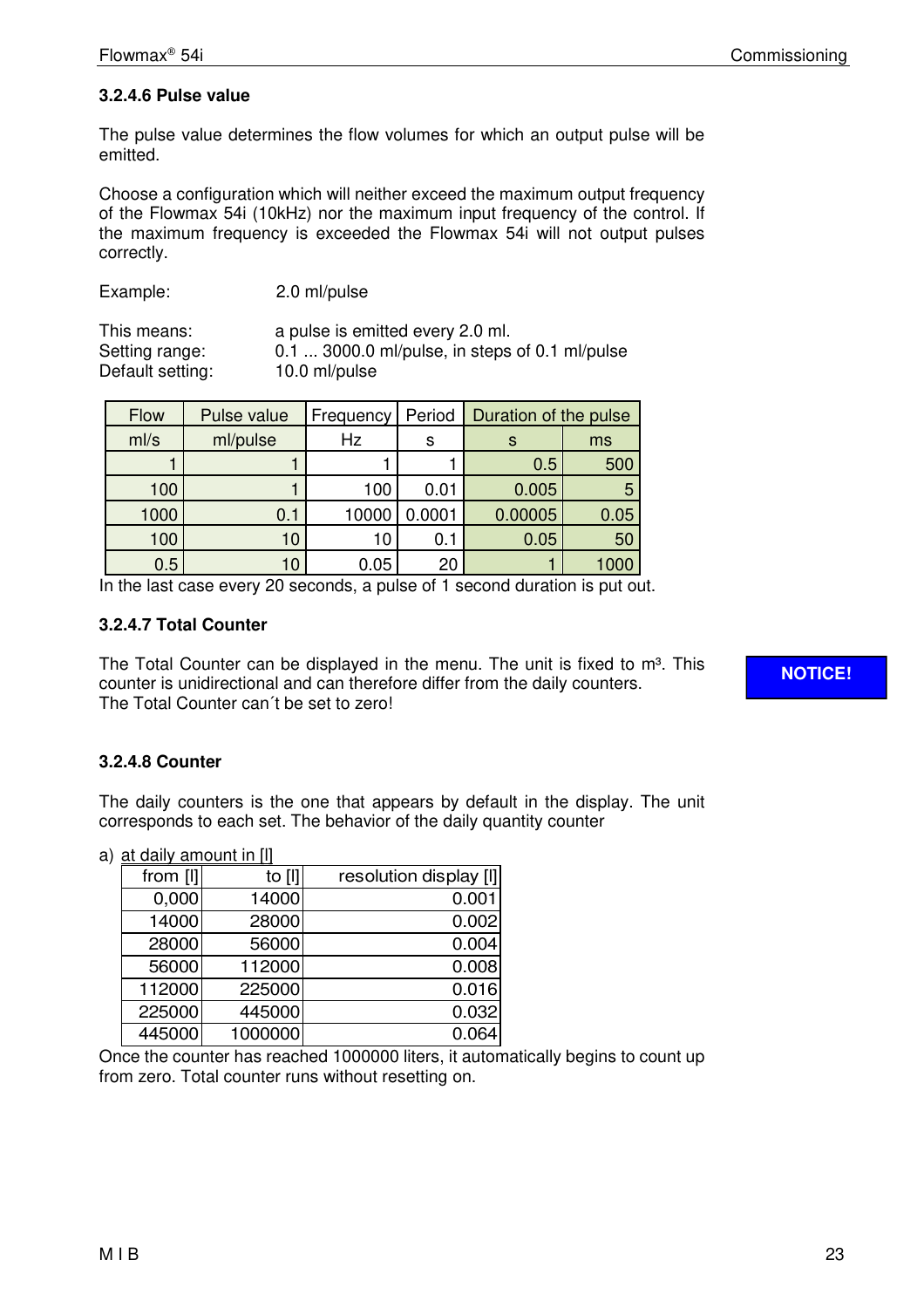#### b) at daily amount in  $[m<sup>3</sup>]$

| reolution display [m <sup>3</sup> ] rounding error -0.05% |       | to $\left[\text{m}^3\right]$ | from $\lfloor m^3 \rfloor$ |
|-----------------------------------------------------------|-------|------------------------------|----------------------------|
|                                                           | 0.001 | 14000                        | 0.000                      |
|                                                           | 0.002 | 28000                        | 14000                      |
|                                                           | 0.004 | 56000                        | 28000                      |
|                                                           | 0.008 | 112000                       | 56000                      |
|                                                           | 0.016 | 225000                       | 112000                     |
|                                                           | 0.032 | 461204                       | 225000                     |

Once the counter has reached  $461204$  m<sup>3</sup> it automatically begins to count up from zero. Total counter runs without resetting on.

c) at daily amount in [US-Gal]

| rom [Gal] | to [Gal] |       | resolution display [Gal] rounding error +0.12% |
|-----------|----------|-------|------------------------------------------------|
| 0.000     | 14000    | 0.001 |                                                |
| 14000     | 28000    | 0.002 |                                                |
| 28000     | 58000    | 0.004 |                                                |
| 58000     | 112000   | 0.008 |                                                |
| 112000    | 225000   | 0.016 |                                                |
| 225000    | 460000   | 0.032 |                                                |
| 445000    | 1000000  | 0.064 |                                                |

Once the counter has reached 1000000 Gal it automatically begins to count up from zero. Total counter runs without resetting on.

## **3.2.5 Display**

#### **3.2.5.1 Units**

Flowmax 54i is able to show actual flow or the volume in different units.

| Setting range:   | $m/s + 1$ , $1/h + 1$ , $1/min + m3$ , Gal/min + Gal, $1/min + 1$ |
|------------------|-------------------------------------------------------------------|
| Default setting: | $ml/s + l$                                                        |

Example:  $ml/s + l$ Here, the flow appears in the unit "ml / s" (milliliters per second) and the daily amount in "l" (liters).

Gal are US Gal with  $1$  Gal = 3.785 l.

# **3.2.5.2 Filter for Display**

The indicated flow can additionally be filtered. This filter is an average over the last 16s. It can be activated and deactivated via the menu.

| Setting range:   | Off, On |
|------------------|---------|
| Default setting: | On      |

# **3.2.5.3 Rotate Display**

The display can be rotated in steps of 90°. Setting range: 0°, 270°, 180°, 90°<br>Default setting: 0° Default setting: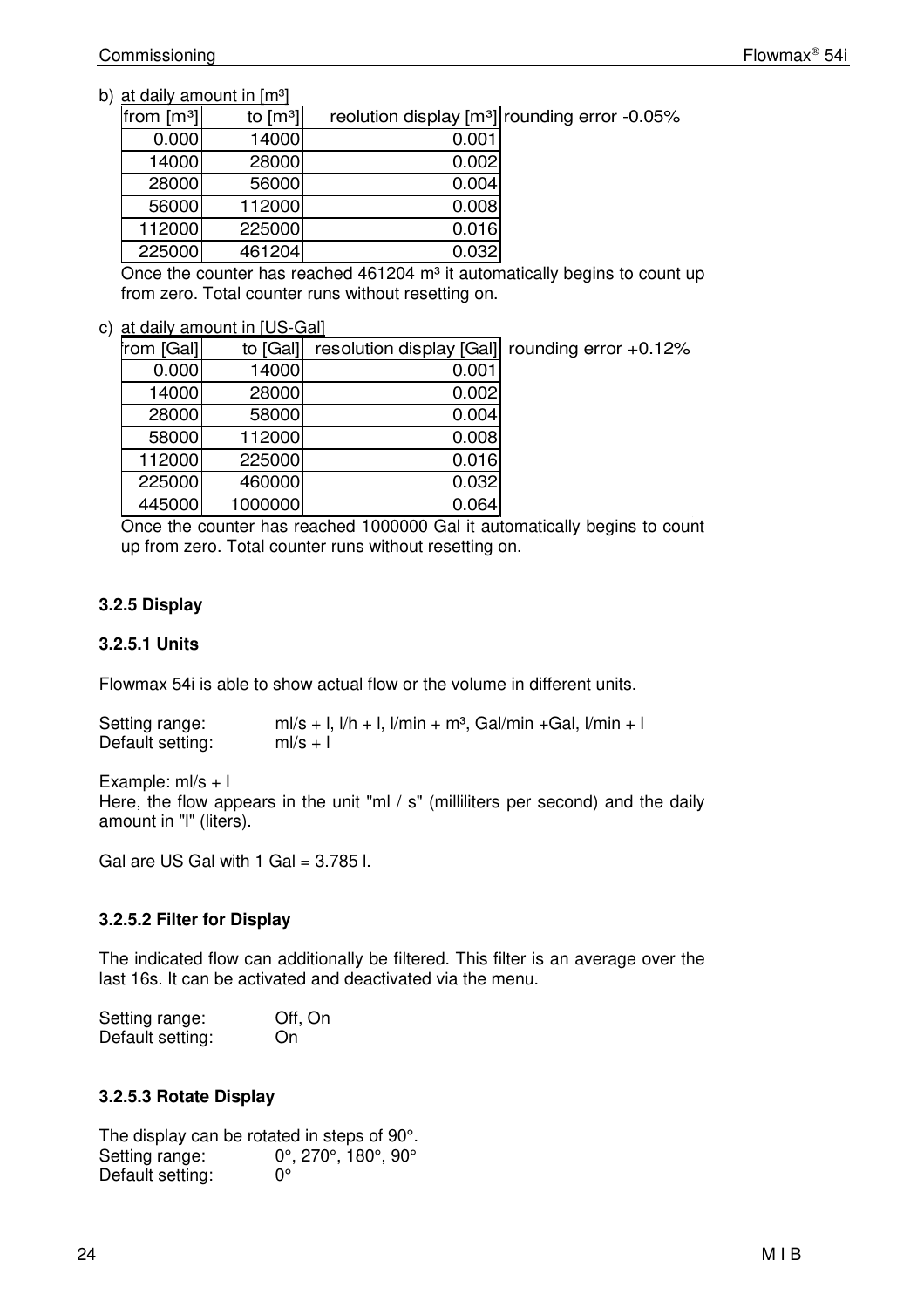# **3.2.5.4 Flashing**

The display flashes in case off an error. This can be switched off. When activating the alarm flashing, the backlight first flashes after 150s. The time is extended by the set empty pipe delay time, when the empty pipe delay is active.

| Setting range:   | On, Off |
|------------------|---------|
| Default setting: | On      |

The alarm flashing can be muted for 150 seconds by pressing the ESC key.

# **3.2.6 Analog Output QA**

## **3.2.6.1 Function**

The Analog Output is an active current output with 0 … 20mA or 4 … -20mA. It can be adjusted via the display menu or FlowCon 200i.



Figure 13: The current output is active

| Setting range:   | 0  20mA, 4  20mA, Off |
|------------------|-----------------------|
| Default setting: | 4  20mA               |

The current output ranges from 0 to 22.6mA measuring the flow rate or the condition of the flow measurement.

The values here signify for 4 … 20mA configuration:

- $\geq$  20 mA the max range of the relevant measurement
- $\geq 4$  mA the min range of the relevant measurement
- $>$  3.5 mA empty pipe

Max range and min range parameters can be set within the type-specific measurement of the device. The value of the max range must be greater than the value of the min range, so that the values are stored. By default, the min range is 0 mA or 4 mA and the respective end of the measuring range is set to 20 mA.

| Setting range:   | $0$ 20mA, 4 $$ 20mA, off |
|------------------|--------------------------|
| Default setting: | Flow, Temperature        |

#### **IMPORTANT!**

When current output is used, the load must not be higher than 500Ohm. A higher load prevents the device from providing the maximum current of 22.6mA.

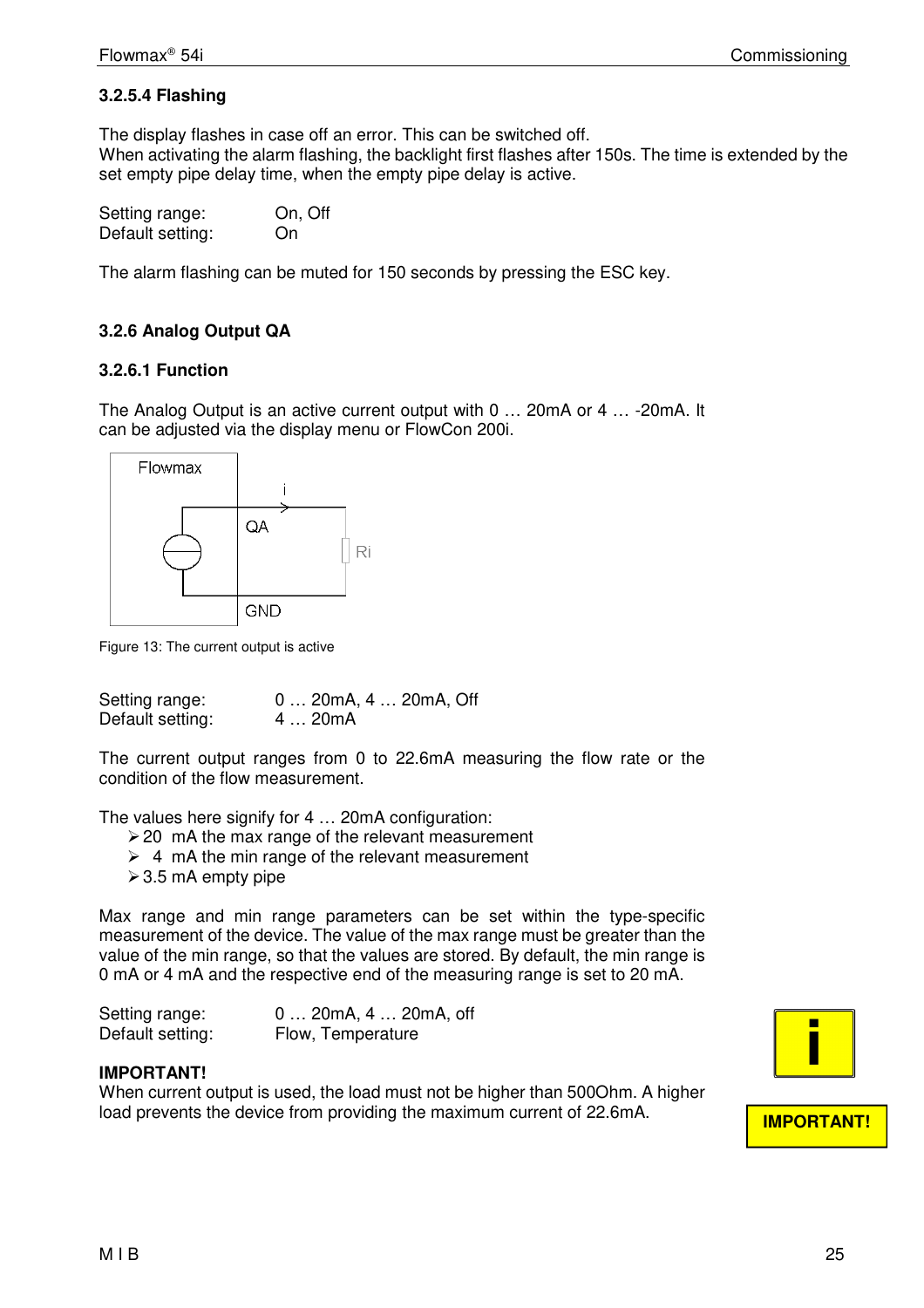## **Characteristic curves analog output**

## • **0 … 20mA**

For the following graphic "min Range" is used for 0% and "max Range" is used for 100%.



| Value               | Current [mA]                       |  |
|---------------------|------------------------------------|--|
| Smaller 0%          |                                    |  |
| 0% (min Range)      |                                    |  |
| Between 0% and 100% | Linear interpolation from 0  20 mA |  |
| 100% (max Range)    | 20                                 |  |
| Bigger 100%         | 20                                 |  |

Figure 14: Characteristic curve 0 … 20mA

#### • **4 … 20mA**

For the following graphic "min Range" is used for 0% and "max Range" is used



| Value                   | Current [mA]                         |
|-------------------------|--------------------------------------|
| Empty pipe              | 3.5                                  |
| Smaller -1.2%           | 3.8                                  |
| Between $-1.2\%$ and 0% | Linear interpolation from 3.8  4mA   |
| 0% (min Range)          |                                      |
| Between 0% and 100%     | Linear interpolation from 4  20mA    |
| 100% (max Range)        | 20                                   |
| Between 100% and 103%   | Linear interpolation from 20  20.5mA |
| Bigger 103%             | 22.6                                 |

Figure 15: Characteristic curve 4 … 20mA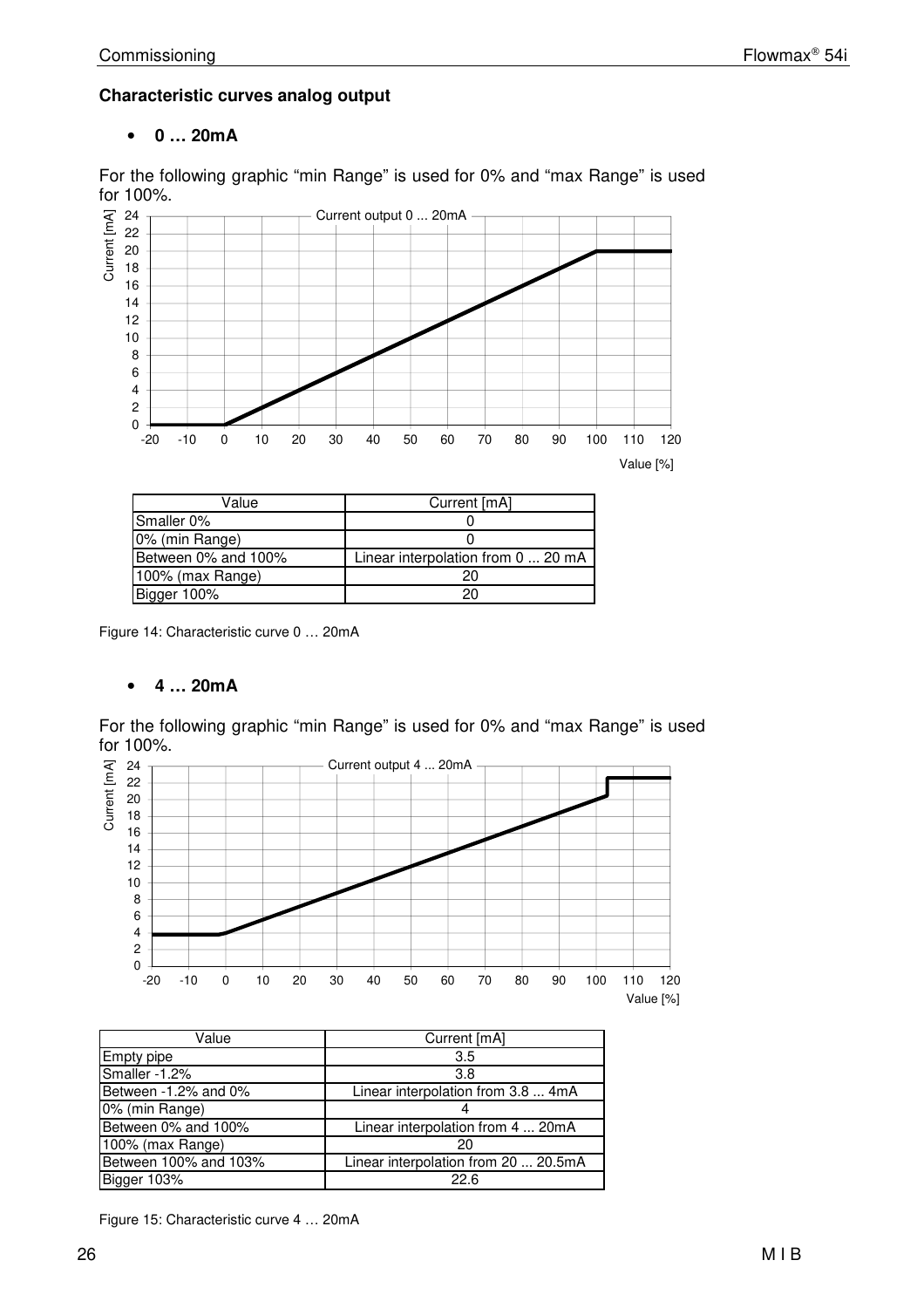# **3.2.6.2 Filter**

The function "Filter" averages the analog output signal. Possible settings:

| Setting range:   | Weak, Medium, Strong, Off |  |
|------------------|---------------------------|--|
| Default setting: | Medium                    |  |

The analog output signal reacts faster to signal changes when average determination is set to "weak". Whereas the analog output signal reacts slower when average determination is set to "strong".



Figure 16: Function Filter of analog output

# **3.2.6.3 Output Value**

In the menu all output values are visible. The optional features are only available when they are ordered. If a not ordered function is selected, the output will be set on "flow".

| Setting range:   | Flow, PID-Controller, Speed of Sound, Temperature |
|------------------|---------------------------------------------------|
| Default setting: | <b>Flow</b>                                       |

#### **Flow measurement for the analog output**

Via the analog output of the measured flow is output.

#### **PID controller for the analog output** (Option)

On the current output, it is possible to realize a flow control. For setting the parameters (target flow, proportional gain, integral gain and differential gain) FlowSoft is necessary.

When this function via the menu (see Section 3.1.1 Fig 9. Menu structure Flowmax 54i with analog output QA - Output value) is selected and the function PID controller was not ordered, the output will be set on "flow".

#### **Speed of Sound for the analog output** (Option)

When this function via the menu (see Section 3.1.1 Fig 9. Menu structure Flowmax 54i with analog output QA - Output value) is selected and the function Speed of sound was not ordered, the output will be set on "flow".

**NOTICE!** 

**NOTICE!** 

**NOTICE!**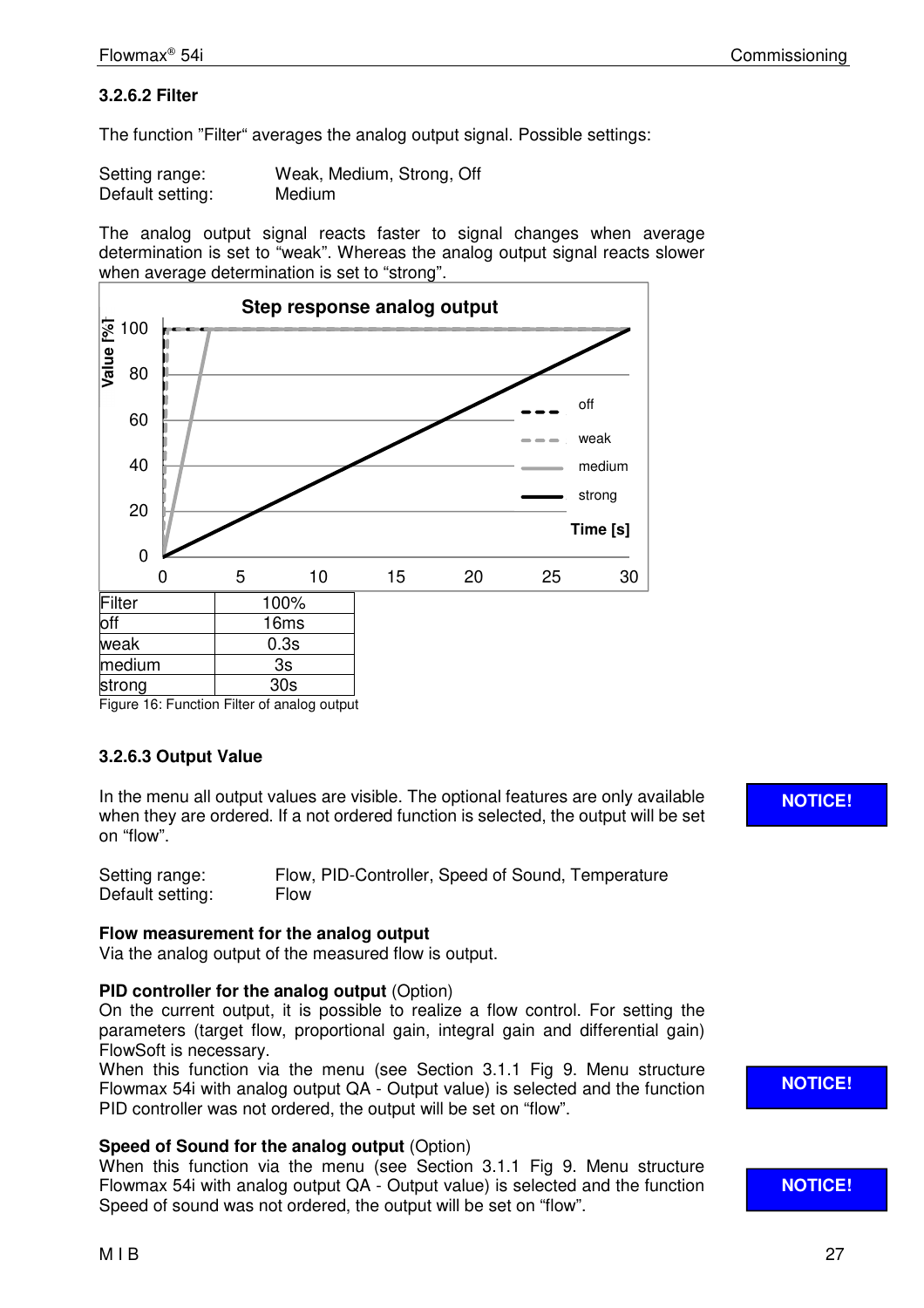#### **Temperature measurement for the analog output**

Via the analog output the measured temperature is output.

The temperature sensor is not wetted. It is used to calculate the extent of the measuring channel. The sensor is influenced by the ambient temperature. The temperature value will become sluggish, because it measures the plastic - Temperature inside the sensor pocket.

#### **Min Range**

Here, the value is set at the 0 or 4 mA to be output. Setting range: DN25: 0 … 900.0000 l/min in 0.0006 l/min steps DN32 … 50: 0 … 900.00 l/min in 0.06 l/min steps

Default setting: 0 l/min

#### **Max Range**

Here, the value is set at the 20 mA to be output. Setting range: DN25: 0.0001 … 900.0000 l/min (or. °C, m/s) in 0.0006 l/min steps DN32 … 50: 0.01 … 900.00 l/min (or °C, m/s) in 0.06 l/min steps

Default setting: max Flow of the flowmeter: DN25: 180 l/min DN32: 300 l/min DN40: 480 l/min DN50: 900 l/min

#### **NOTE!**

The value "Min Range" cannot be set greater than or equal to the "Max Range".

#### **3.2.7 Digital Output Q1 and Q2 (Q2 only with 8-pol pin plug!)**

The digital outputs Q1 and Q2 can be used as a pulse output, for signaling the empty pipe message for controlling a dosing valve or to limit monitoring.

If "Pulse Output" is selected at one of the two digital outputs, the setting "Frequency output" cannot be selected at the other digital output and vice versa.

All outputs become high resistant if voltage falls below 16V. The digital outputs become high resistant after about 100  $\mu$ s for 2 s when short circuit or overload. Then it will retry to actuate the output.

| Setting range:      | Off, Pulse Output, Frequency output, Dosing, Negative |
|---------------------|-------------------------------------------------------|
|                     | Flow.                                                 |
|                     | Lower Limit, Upper Limit, Empty Pipe                  |
| Default setting Q1: | <b>Pulse Output</b>                                   |
| Default setting Q2: | <b>Empty Pipe</b>                                     |

NPN- or PNP-Logic can be selected.

| Setting range:      | PNP / NPN, normal closed / normal open |
|---------------------|----------------------------------------|
| Default setting Q1: | PNP normal open                        |
| Default setting Q2: | PNP normal open                        |

**NOTICE!**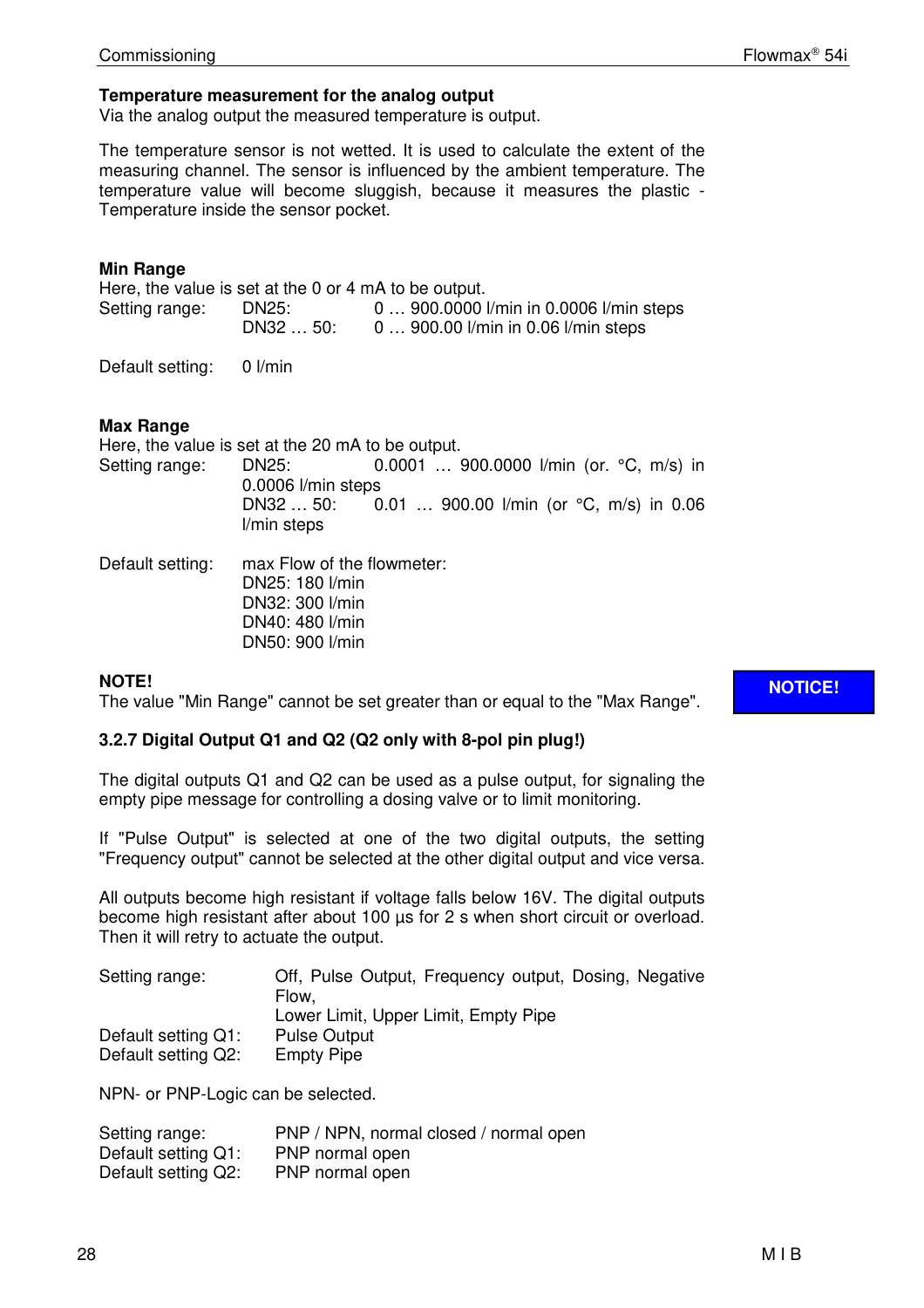#### Empty pipe output

|                         | Empty pipe      | Filled, no flow |
|-------------------------|-----------------|-----------------|
| <b>OV</b> normal closed | High resistance | n۷              |
| <b>OV</b> normal open   |                 | High resistance |
| 24V normal closed       | High resistance | 24V             |
| 24V normal open         | 24V             | High resistance |

#### Pulse output / Frequency output

|                         | Empty pipe      | Filled, no flow | Filled, flow    |
|-------------------------|-----------------|-----------------|-----------------|
| <b>OV</b> normal closed |                 | 0V              | High resistance |
| <b>OV</b> normal open   | ŋ۷              | 0V              | High resistance |
| 124V normal closed      | High resistance | High resistance | 24V Pulses      |
| 24V normal open         | High resistance | High resistance | 24V Pulses      |

#### Upper limit output **Upper** limit output

|                         | Below lower limit | Between the limits | Above upper limit |
|-------------------------|-------------------|--------------------|-------------------|
| <b>OV</b> normal closed | High resistance   | High resistance    |                   |
| <b>OV</b> normal open   |                   |                    | High resistance   |
| 24V normal closed       | High resistance   | High resistance    | 24V               |
| 24V normal open         | 24V               | 24V                | High resistance   |

#### Lower limit output

|                         | Below lower limit | Betwenn the limits | Above upper limit |
|-------------------------|-------------------|--------------------|-------------------|
| <b>OV</b> normal closed | Ω٧                | High resistance    | High resistance   |
| OV normal open          | High resistance   |                    |                   |
| 24V normal closed       | 24V               | High resistance    | High resistance   |
| 24V normal open         | High resistance   | 24V                | 24V               |

#### Dosing output

|                         | Startup of device | While dosing    | Before/after dosing |
|-------------------------|-------------------|-----------------|---------------------|
| <b>OV</b> normal closed | High resistance   | High resistance |                     |
| <b>OV</b> normal open   | High resistance   | 0V              | High resistance     |
| 124V normal closed      | High resistance   | High resistance | 24V                 |
| 24V normal open         | High resistance   | 24 V            | High resistance     |

#### **IMPORTANT!**

When using the dosing function the output should not be configured as normal closed!

If the dosing output is configured as normal closed the valve will stay open after the dosing batch.

#### **IMPORTANT!**

Inductive load on the digital outputs without an installed diode may cause damage on the Flowmax 54i electronics.

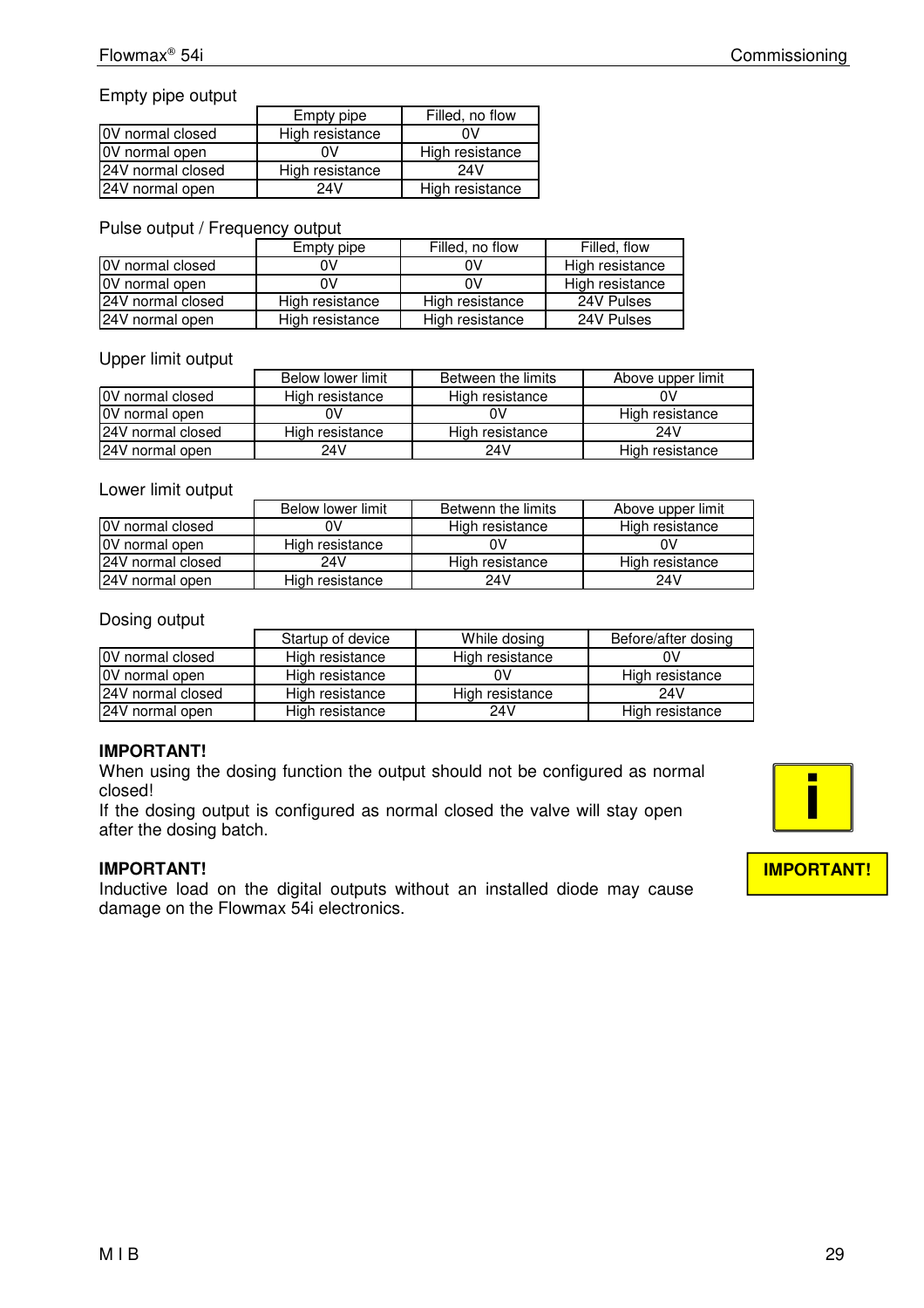Example 1: Flowmax 54i via NPN, external relay



Figure 17: Connecting Digital Output to relay



Example 2: Flowmax 54i via PNP, external counter e.g. PLC

Figure 18: Connecting Digital Output to counter

With high impedance input counters and high speed counting, it may be necessary to include a resistor to have clean edges.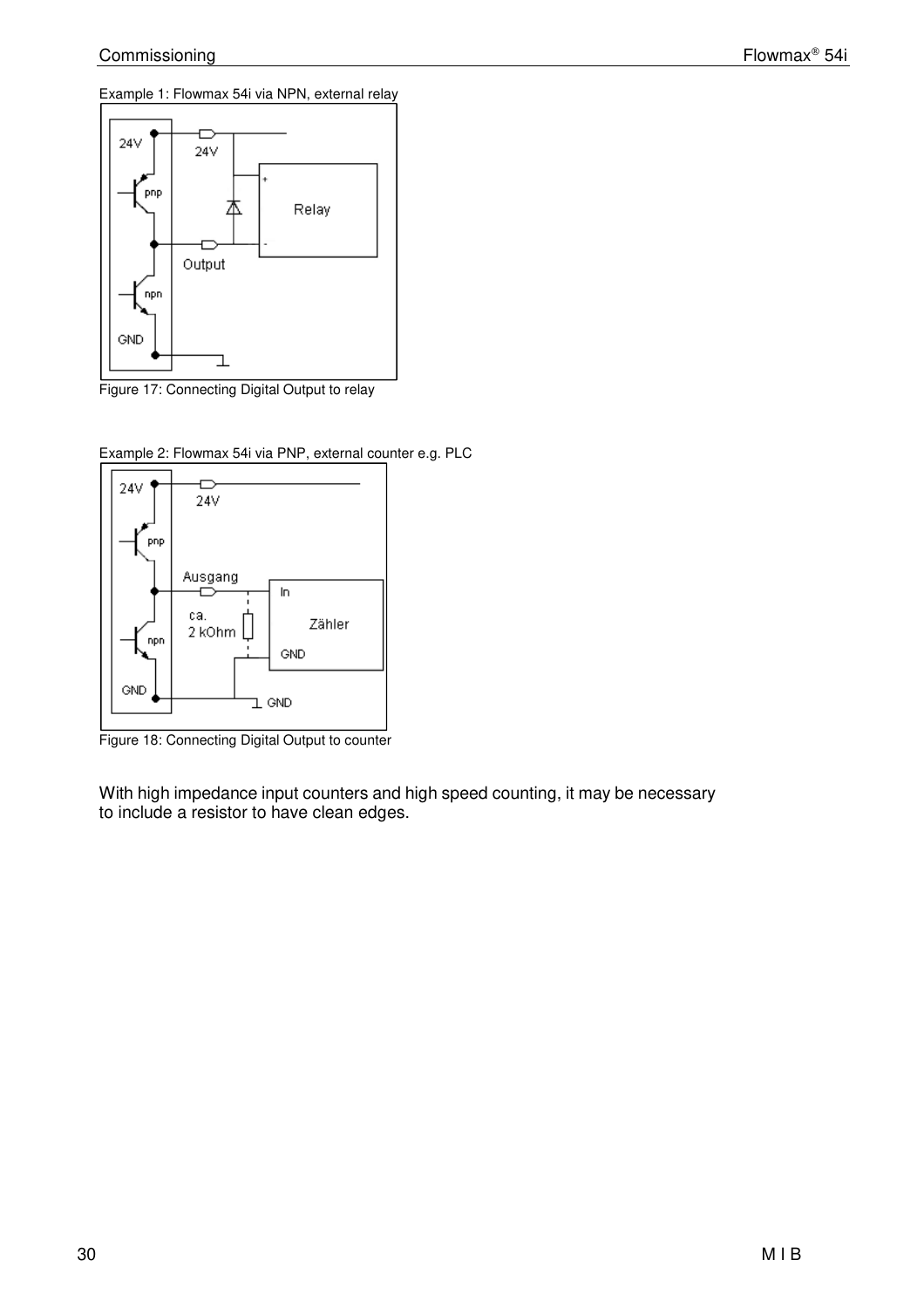# **3.2.8 Digital Input I1 (Only available with 8-pol pin plug)**

Flowmax 54i has a digital input that is programmable for the following functions: dosing input, set offset, creeping suppression inactive and reset counter. In order to start a dosing process, 24V DC power is required. The status of the dosing parameters or modifications can be done via user display or FlowCon 200i.

Setting range: Off, Reset Counter, Dosing, Creeping Flow Off, Set Offset Default setting: Off

The dosing input is locked so that a re-start is not possible during a running dosing process.

Available input functions:

|              | <b>Set offset</b>                              | <b>Creeping flow off</b>                | Dosing                                     | <b>Reset counter</b>                          | Off |
|--------------|------------------------------------------------|-----------------------------------------|--------------------------------------------|-----------------------------------------------|-----|
| <b>IOV</b>   |                                                |                                         |                                            |                                               |     |
| $\sqrt{24V}$ | Rising edge:<br>$0 - 24V$<br><b>Set offset</b> | State:<br>deactivating creeping<br>flow | Rising edge:<br>$10 - 24V$<br>start dosing | Rising edge:<br>$0 - 24V$<br>counter is reset |     |

run only in stationary medium

The input function "Set Offset" may only be used when there is no flow through the meter. If an offset trim is done while liquid flow is present an offset drift will cause measurement deviations. If the Flowmax shows an offset drift caused by a wrong offset setting, run the function "Set Offset" or "Basic Trim" again with filled flowmeter and no present flow.

#### **3.2.9 Diagnostic**

The sub menu "Diagnostic" shows the software/hardware version and other helpful values for analysis. Actual values and the instrument´s present status are important to analyze the measurement or failure by the manufacturer service.

# **NOTE!**

Before contacting MIB, please note the values "Fab. no.", "Versions", "Values".

#### **3.2.9.1 Testing Flow**

For commissioning of the process plant, a test flow can be adjusted. In that case the flowmeter will behave as if the test flow is really flowing, even if the flowmeter is empty. To start the simulation "Start" must be selected; "Stop" ends the simulation.

When you restart the flowmeter, the test flow is stopped and the value deleted.

| Setting range: | DN25: | $0$ 192 l/min in steps of 0.006 l/min          |
|----------------|-------|------------------------------------------------|
|                |       | DN32  50: 0  1920 l/min in steps of 0.06 l/min |

# **NOTICE!**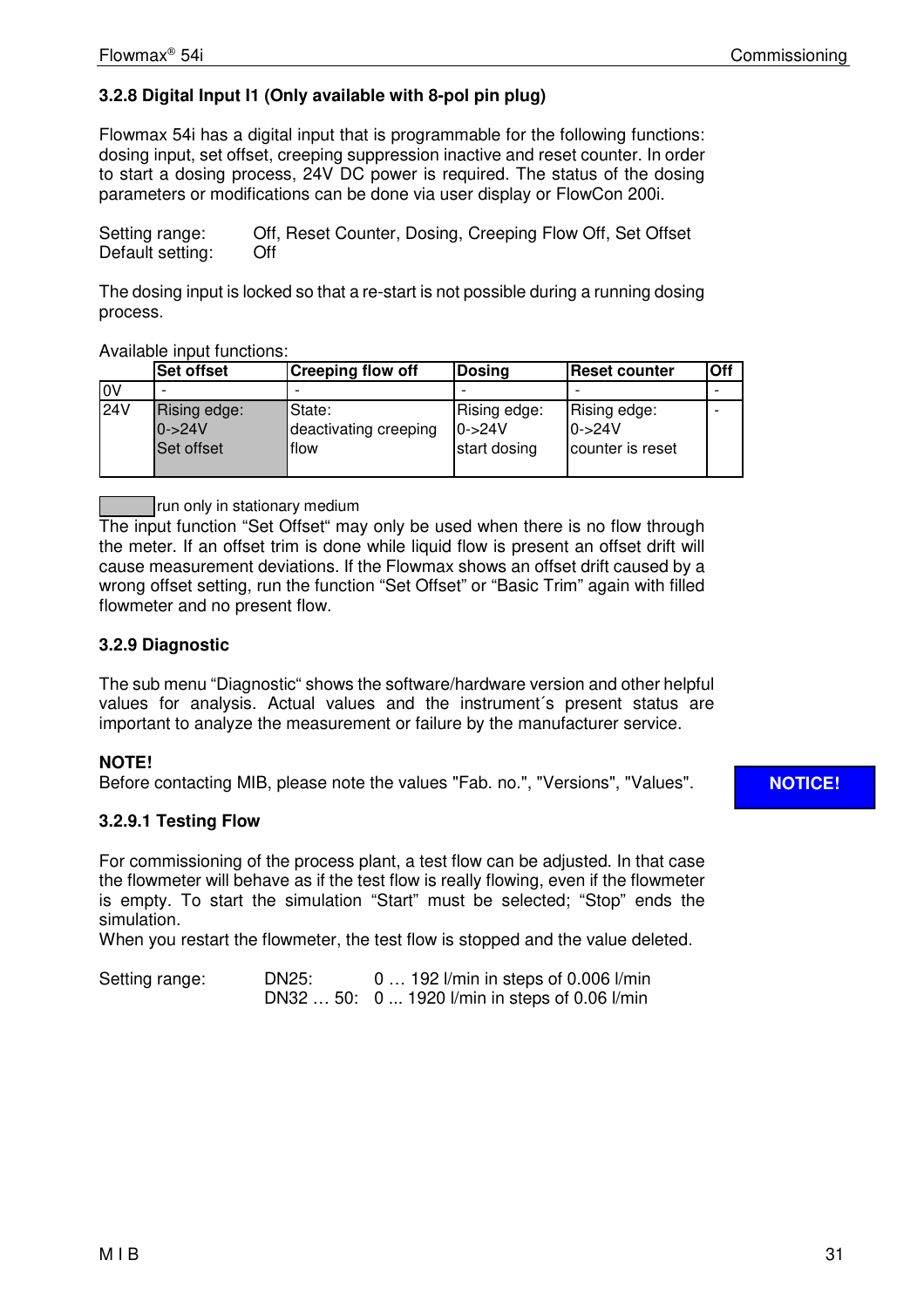# **3.3 Overview of default settings**

| <b>Function</b>      | <b>Default settings</b>                    |
|----------------------|--------------------------------------------|
| Pulse value          | 10 ml/pulse                                |
| Digital output Q1    | Pulse output as PNP (24V) normal open      |
| Digital output Q2 *  | Empty pipe output as PNP (24V) normal opel |
| Digital input I1 *   | No function assigned                       |
| Current output QA    | Flow as 4  20mA signal                     |
|                      | DN25: 180 l/min                            |
|                      | DN32: 300 l/min                            |
|                      | DN40: 480 l/min                            |
|                      | DN50: 900 l/min                            |
| Creeping suppression | DN25: $5$ $l/min$                          |
|                      | DN32: 9 l/min                              |
|                      | DN40: 18 l/min                             |
|                      | DN50: 36 l/min                             |

# **3.4 General Information**

Please check the following before powering the flowmeter for the first time:

- Check the electrical connections and cable allocations.
- Check the installation position of the flowmeter. Is the direction of the arrow on the housing/name plate and the actual flow direction in the pipe congruent?
- Is the measurement pipe completely filled with fluid?
- Check the back pressure in the system.

When everything has been checked, switch on power. After 30 minutes with power running the measuring device reaches the maximum accuracy. The meter reaches the optimum operating state after 30 minutes. See 3.Commissioning.

Flowmax 54i is operational!

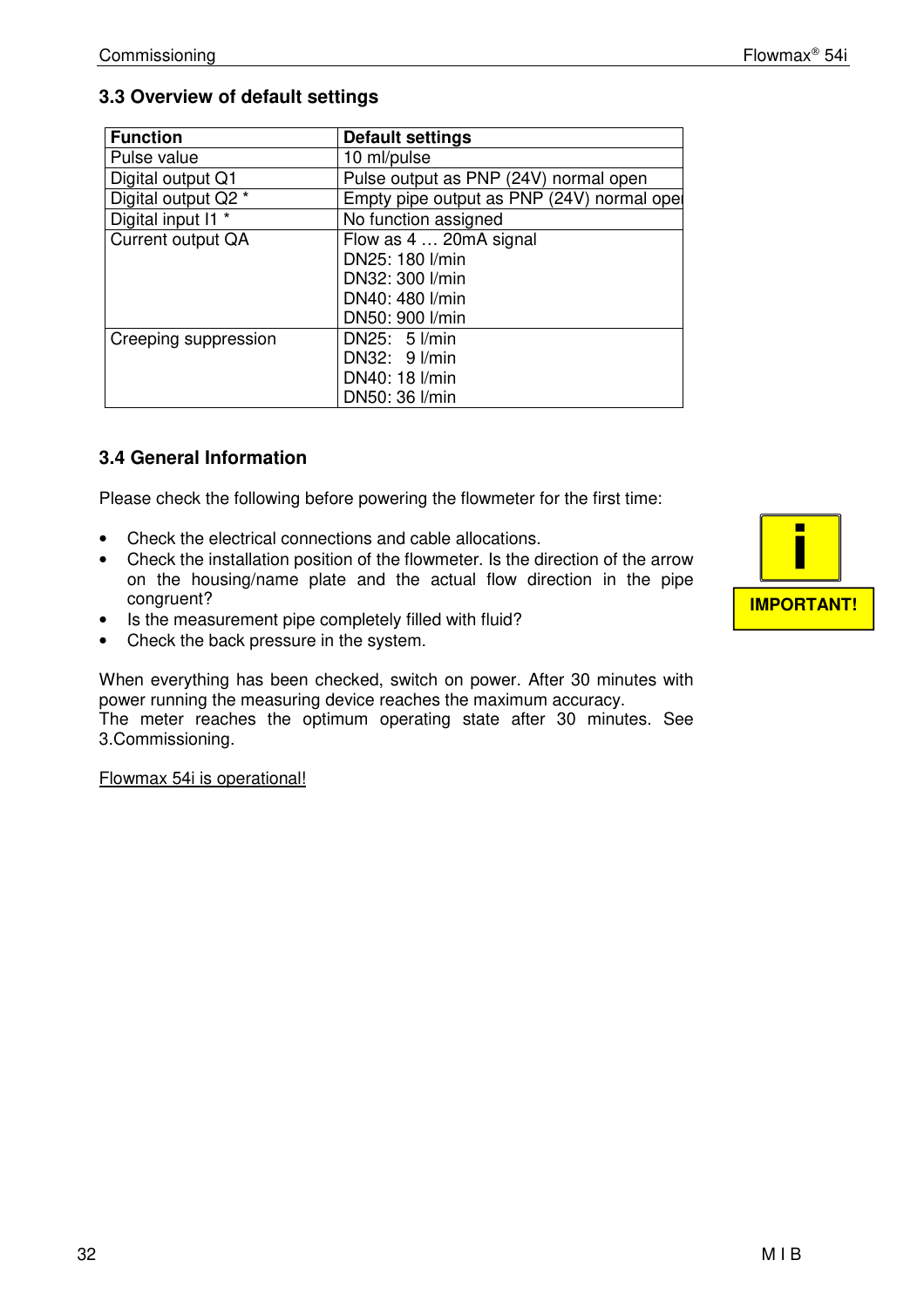# **4. Exchange of flowmeter**

- **Switch off power before disconnecting the electrical connections!**
- **Wiring installation, disassembly and removal must be performed by qualified persons experienced and knowledgeable about electrical work.**
- **Serious injury or death from electric shock may occur if wiring, installation, disassembly or remove of wires is performed while electrical power is energized**
- Please note that after replacing the flowmeter
	- a) Specific programming of the previous flowmeter should be noted and programmed to the new flowmeter
	- b) when using the dosing function, set a quantity

If the device requires a configuration change, the display and programming unit FlowCon 200i may be required (see section 6. Accessories).

# **Repair, hazardous substances**

Before sending the flowmeter Flowmax 54i for repair, the following precautions must be taken:

• **Clean all process chemicals from the device. Fully rinse the flow path. Please pay close attention to the process fittings. All media must be removed before returning. This is particularly important, if the medium to be measured is health hazardous.** 

Devices judged to be insufficiently cleaned will be returned to sender. No inspection of device will be done until proper cleaning is completed by user.

Costs due to inadequate cleaning of the instrument for possible disposal or injury (burns, etc.) will be charged to the sender of the flowmeter into account.

• **With the flowmeter send a detailed report describing the failure, the application and the physical-chemical properties of the medium parameters. (e.g. a decontamination declaration).** 

In order to be able to process your repair order quickly and smoothly it is important that you provide a technical contact person including phone and fax number as well as e-mail address.





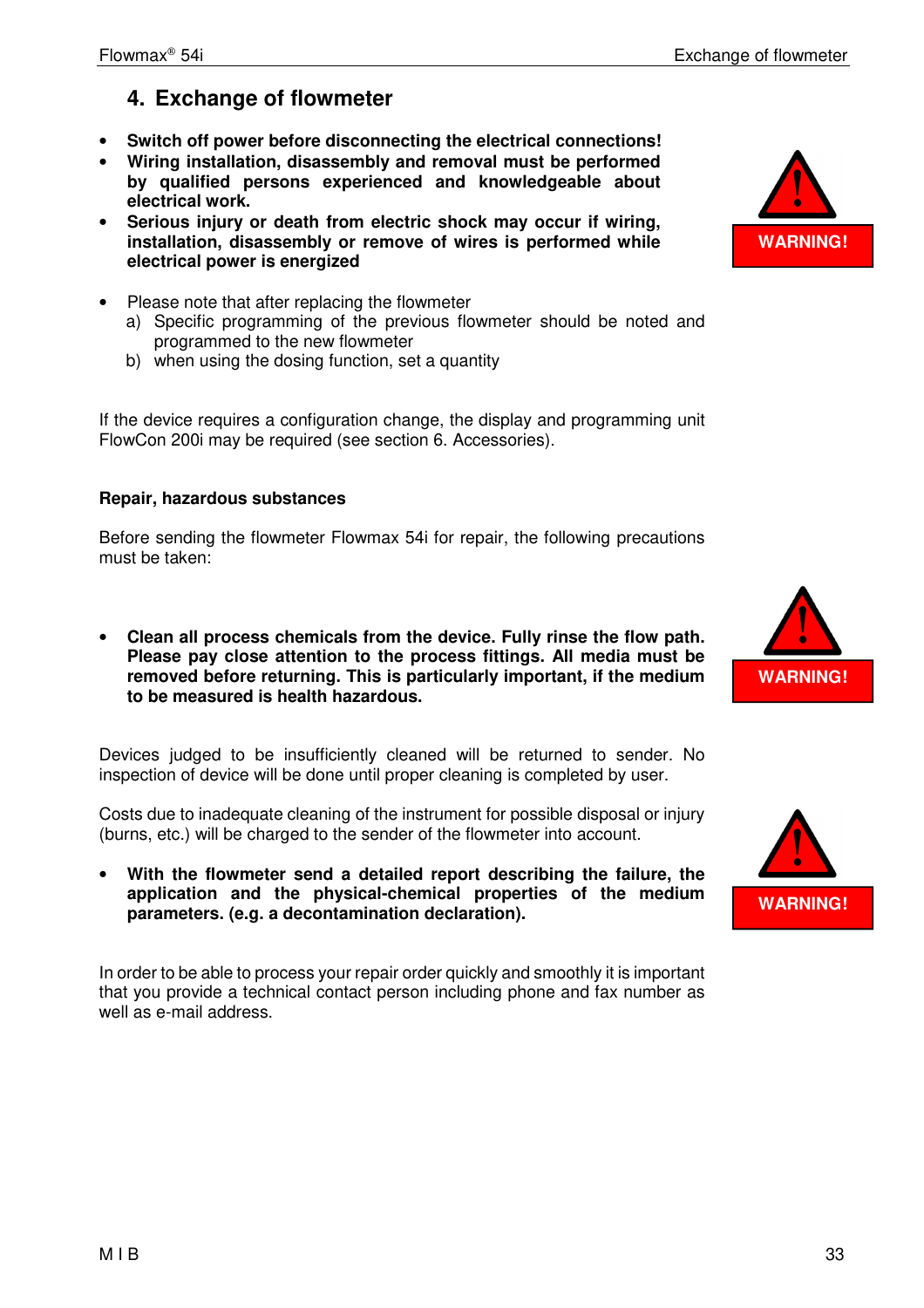# **5. Technical specifications**

# **5.1 Dimensions and weight of the compact version**



|             | G                   |    | B  | H1 | H <sub>2</sub> | H   | weight [kg] |
|-------------|---------------------|----|----|----|----------------|-----|-------------|
| <b>DN25</b> | G1<br>$\frac{1}{2}$ | 23 | 73 | 33 | 95             | 116 |             |
| <b>DN32</b> | G2                  | 32 | 80 | 35 | 99             | 120 |             |
| <b>DN40</b> | $G2\frac{1}{4}$     | 40 | 84 | 37 | 101            | 122 |             |
| <b>DN50</b> | $\frac{3}{4}$<br>G2 | 52 | 95 | 43 | 10             | 131 | 1.3         |

The process connection thread is a GF-thread.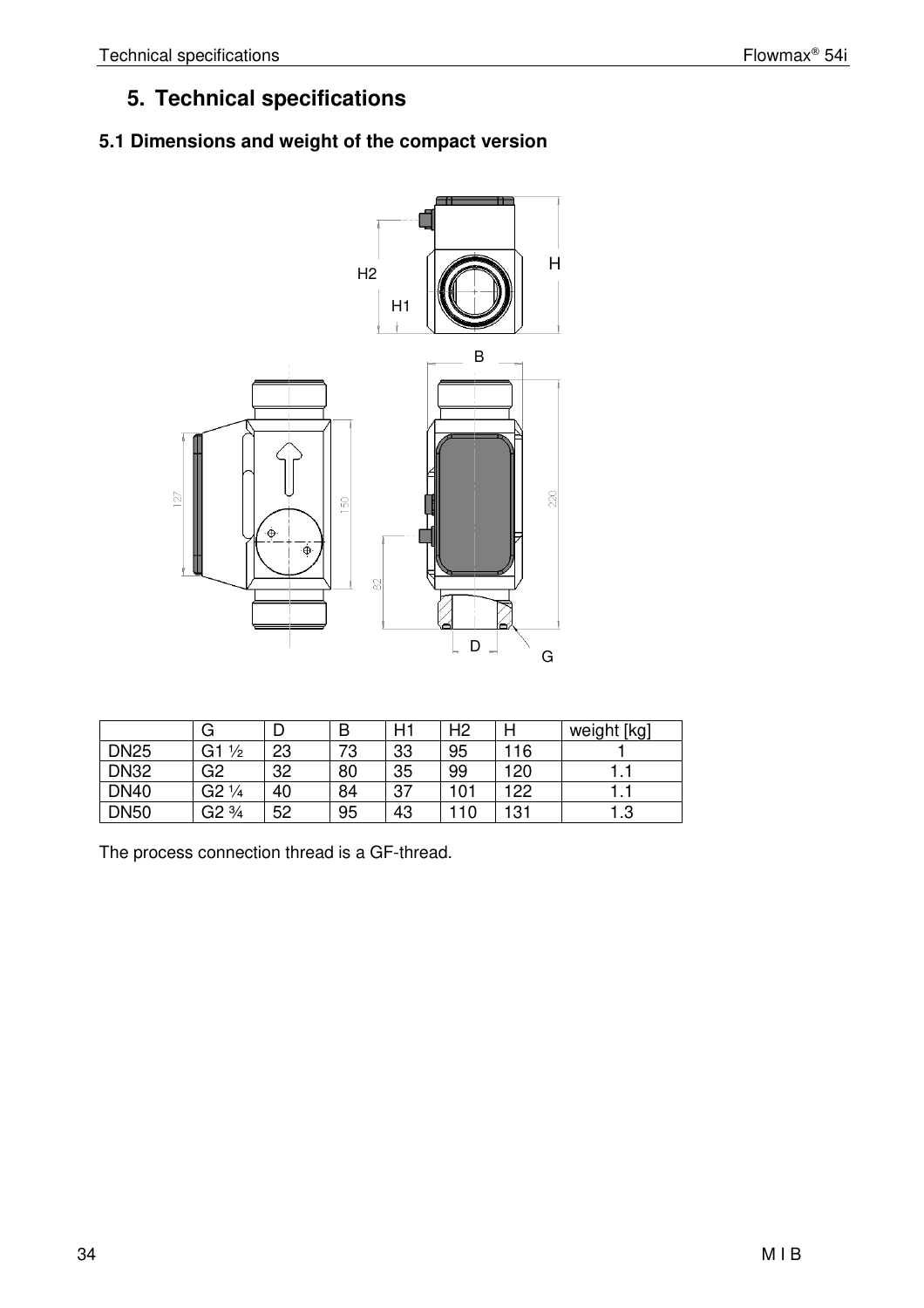# **5.2 Technical specifications**

# **Housing**

| Nominal diameters       | DN25, 32, 40, 50                              |
|-------------------------|-----------------------------------------------|
| Connection              | GF external thread G1 1/2, G2; G2 1/4, G2 3/4 |
| Medium temperature      | $0+50°C$                                      |
| <b>Protection class</b> | IP 65                                         |
| Pressure nominal        | <b>PN10</b>                                   |
| Material                | PE-HD (Polyethylene)                          |

# **Electronics**

| Power supply        | 18  30 VDC                                                                                                                                                                               |
|---------------------|------------------------------------------------------------------------------------------------------------------------------------------------------------------------------------------|
| Power input         | at 24 VDC = $3.6 W$                                                                                                                                                                      |
| Connection          | Plug 5 pins, option plug 8 pins                                                                                                                                                          |
| Ambient temperature | $-15+50$ °C                                                                                                                                                                              |
| Storage temperature | $-15+50$ °C                                                                                                                                                                              |
| Current output QA   | 0/4  20 mA, active<br>Lower- and upper limit adjustable,<br>Ground connected to supply ground<br>Error Signal according to NAMUR NE43 with 4  20 mA                                      |
| Digital output Q1/2 | via transistor npn- and pnp-logic, max. 100 mA<br>output voltage according to DIN 19240:<br>$\leq$ 5 V means LOW<br>$\geq$ 12 V means HIGH<br>Short cut resistant<br>Frequency 0  10 kHz |
| Data interface      | Data interface for parameterize                                                                                                                                                          |
| Measuring deviation | $\pm$ 2% o.r. $\pm$ 0.3% f.s. (o.r. = of reading, f.s. = full scale)<br>option $\pm$ 1% o.r. $\pm$ 0.3% f.s.<br>Reference conditions (VDE/VDI 2642)                                      |
| Measuring range     | 5  180 l/min<br>DN25:<br><b>DN32:</b><br>9  300 l/min<br>DN40: 18  480 l/min<br>DN50:<br>36  900 l/min                                                                                   |
| Repeatability:      | 0.5%                                                                                                                                                                                     |

The measuring system Flowmax 54i meets the general EMC immunity requirements according to CE, EN 61000-6-3, EN 61000-4-2, EN 61000-4-3, EN 61000-4-4, EN 61000-4-5, EN 61000-4-6. It is in conformity with the requirements of the EC directives and has the CE label.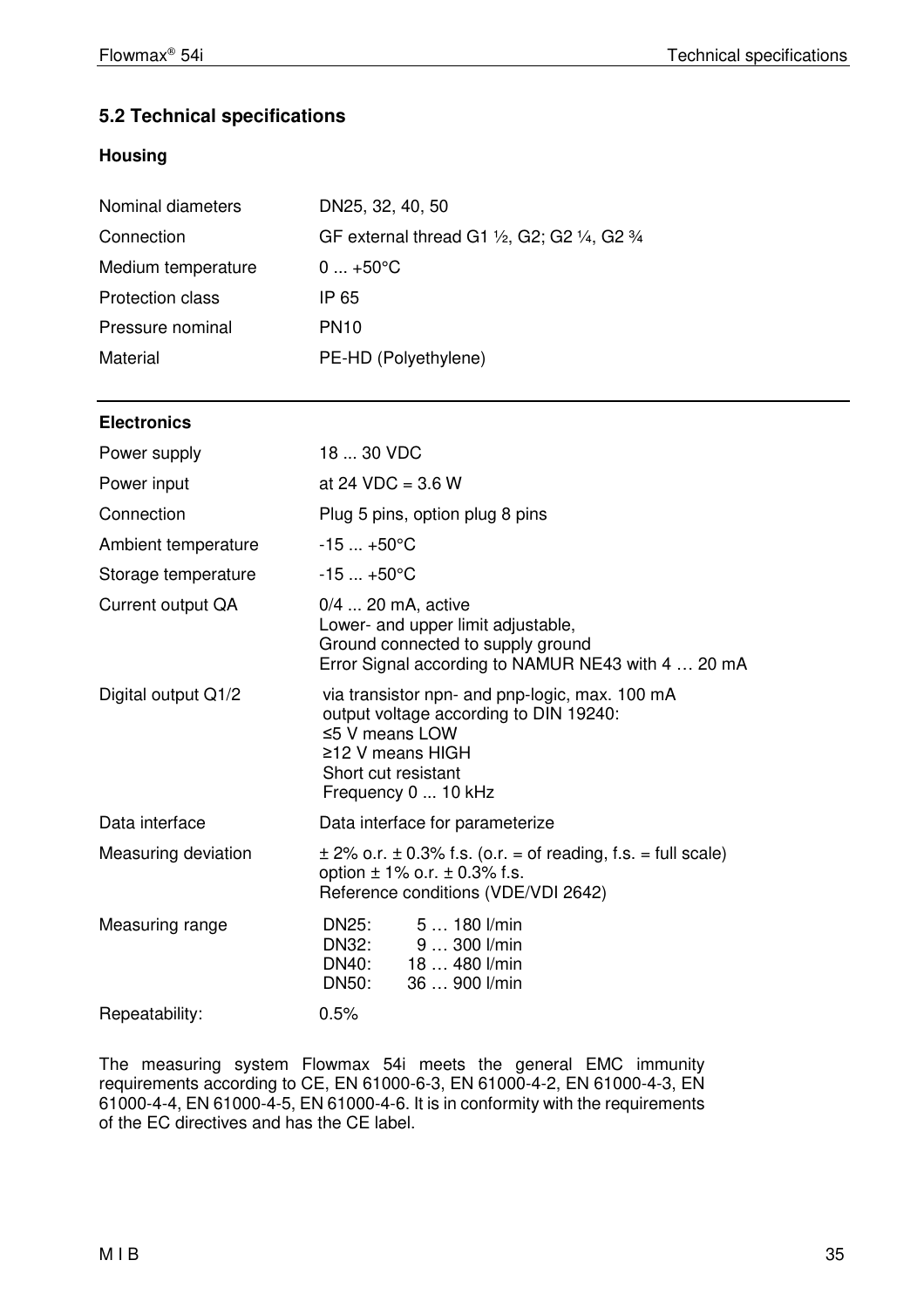# **Pressure drop**



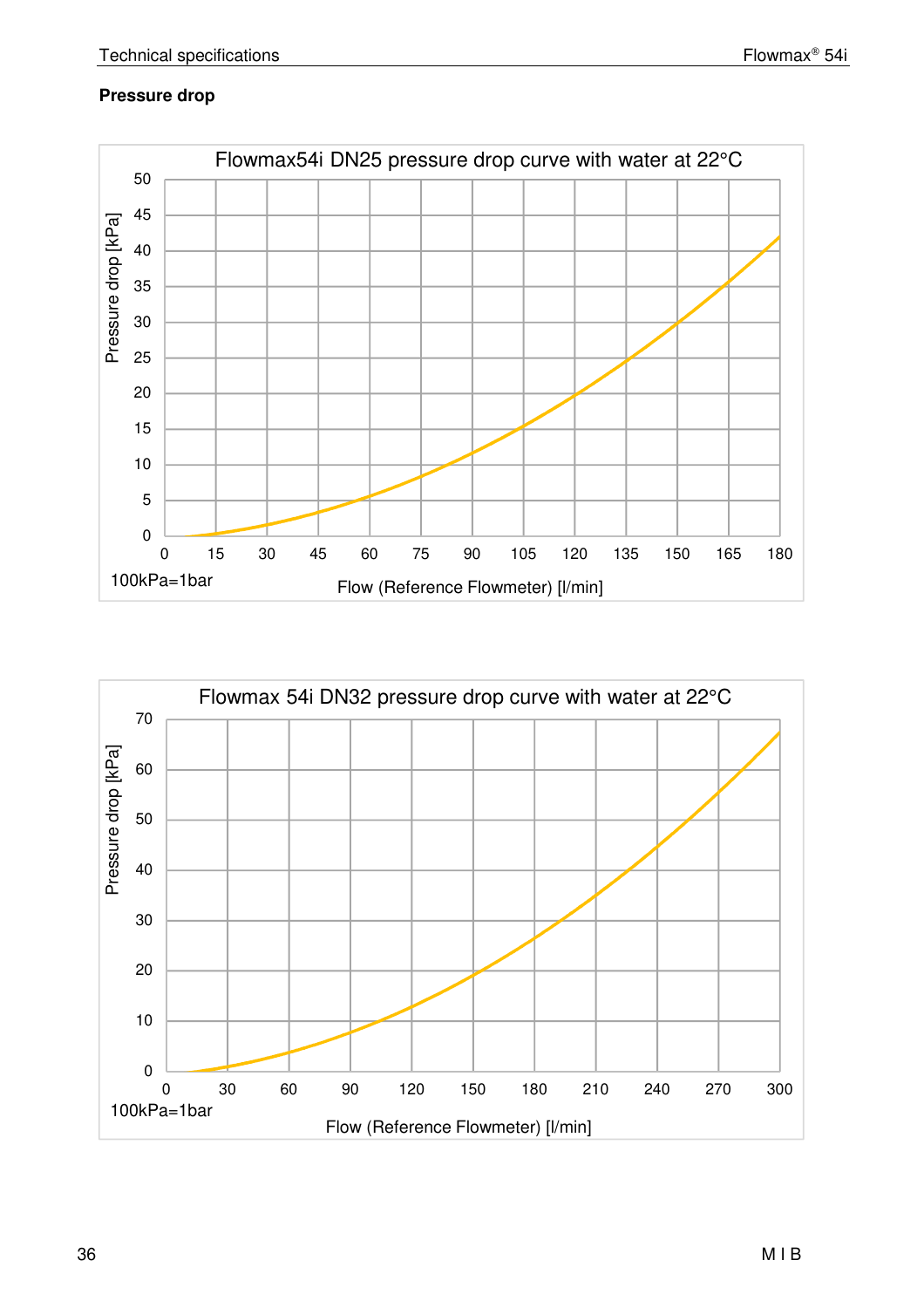

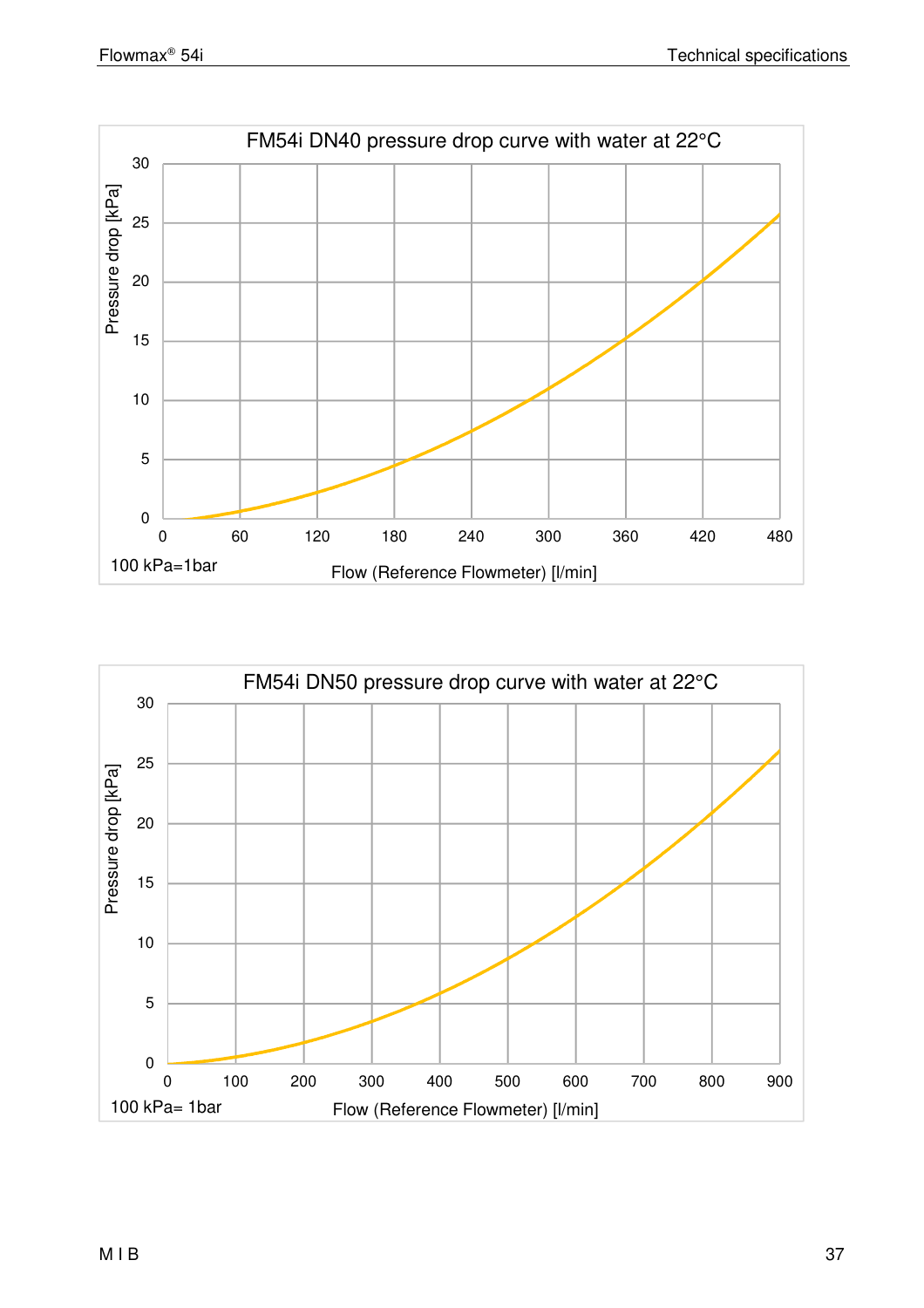#### **Possible error text Flowmax 54i**

| <b>Display text</b>  | <b>Description</b>                                                                                                                                                                                                                                              | <b>Behavior</b>                                        |
|----------------------|-----------------------------------------------------------------------------------------------------------------------------------------------------------------------------------------------------------------------------------------------------------------|--------------------------------------------------------|
| <b>Empty Pipe</b>    | When "Empty Pipe" is detected, no flow                                                                                                                                                                                                                          | Display                                                |
|                      | measurement.                                                                                                                                                                                                                                                    | flashing $+$ text                                      |
| Low Voltage          | When power supply is less than 16V the outputs are                                                                                                                                                                                                              | Display                                                |
|                      | inactiv.                                                                                                                                                                                                                                                        | flashing $+$ text                                      |
| <b>Short Circuit</b> | When over load of the digital outputs is detected<br>(>100mA), outputs are inactive.                                                                                                                                                                            | only text                                              |
| Lower Limit          | When the flow is less than an adjustable limit and the only text<br>output is configured for limit control. At the same time<br>the configured output is switched.                                                                                              |                                                        |
| Upper limit          | When the flow is more than an adjustable limit and<br>the output is configured for limit control. At the same<br>time the configured output is switched.                                                                                                        | only text                                              |
| Sonic Speed          | Actual sonic speed out of specified value.<br>Can occur with media with the speed of sound<br>outside the measurement window or with very small<br>air bubbles.                                                                                                 | only text                                              |
| Overflow             | Message appears if the measuring range is<br>exceeded. This may also occur during start-up or<br>when there are air bubbles. The message is 30<br>seconds visible even when the flow is within the<br>allowable range. However, the measurement still<br>works. | only text,<br>message is<br>displayed 30<br><b>sec</b> |

# **6. Accessories**

#### **Flowmax connection socket**

Flowmax connection socket M12x1 is used to power and connect Flowmax 54i to an external control unit.

| Ordercode | 507321 (Socket 5 pins) |
|-----------|------------------------|
| Ordercode | 800845 (Socket 8 pins) |

#### **FlowCon 200i**

External display and programming unit for use in combination with ultrasonic flow measuring devices Flowmax. FlowCon 200i can also be installed as separate display for Flowmax.

Ordercode 908873 (FlowCon 200i for 5-pin Flowmax)<br>Ordercode 908891 (FlowCon 200i for 8-pin Flowmax) 908891 (FlowCon 200i for 8-pin Flowmax)

# **7. Shipment**

- Flowmax 54i
- 2 O-ring-gaskets for hydraulic connection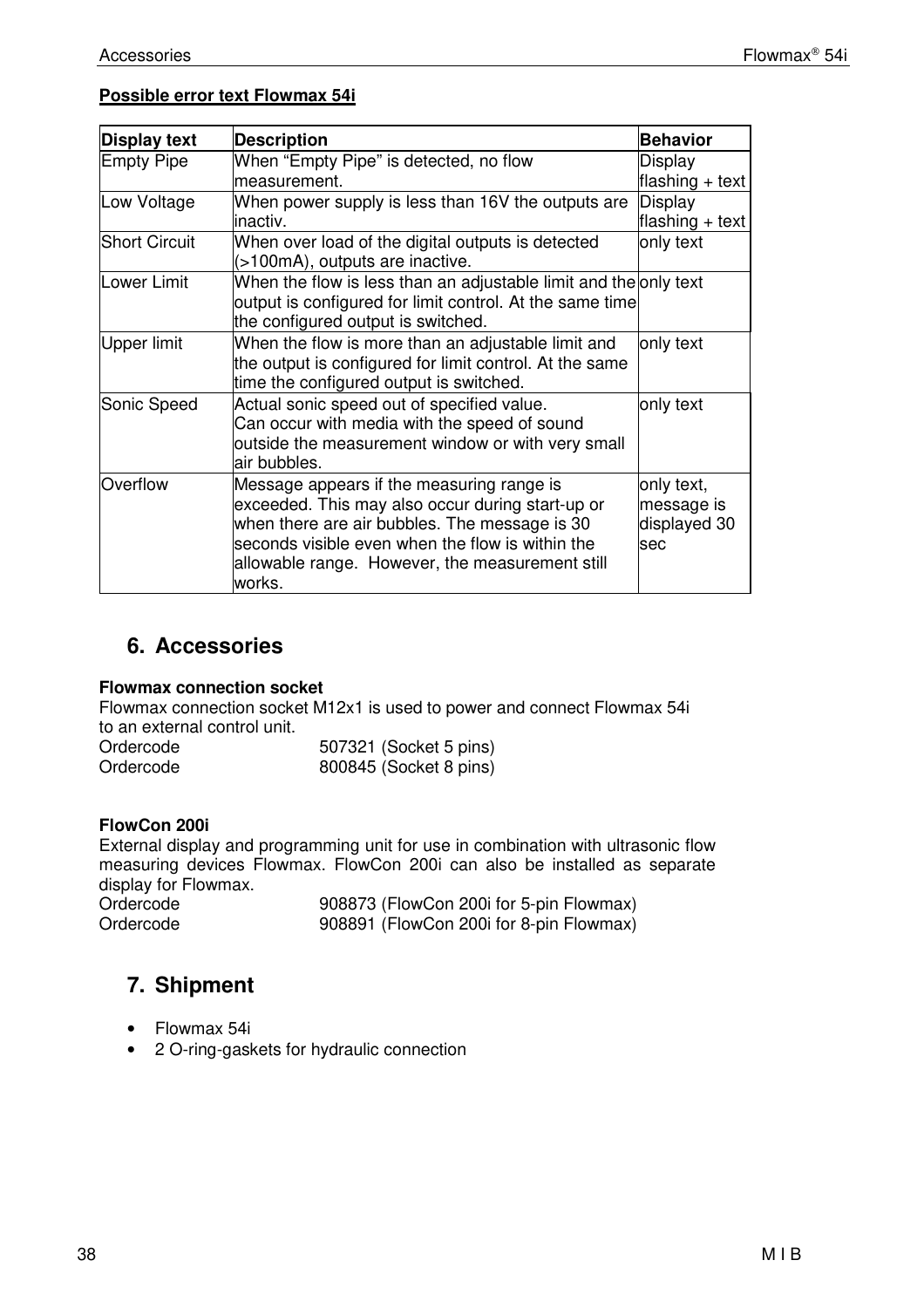# **Appendix**

Examples of operation:

# **Enter Password**

| Key                       | Display picture |
|---------------------------|-----------------|
| [Set]                     | Password        |
| 4 x[ ∧ ]                  | 40000           |
| Set                       | X0000           |
| $\Lambda$                 | X1000           |
| ∫Set                      | XX000           |
| 4 x[ ∧ ]                  | XX400           |
| [Set]                     | XXX00           |
| $\lfloor \Lambda \rfloor$ | XXX10           |
| [Set]                     | XXXX0           |
| 4 x[ ∧ ]                  | XXXX4           |
|                           |                 |

# **Reset Counter**

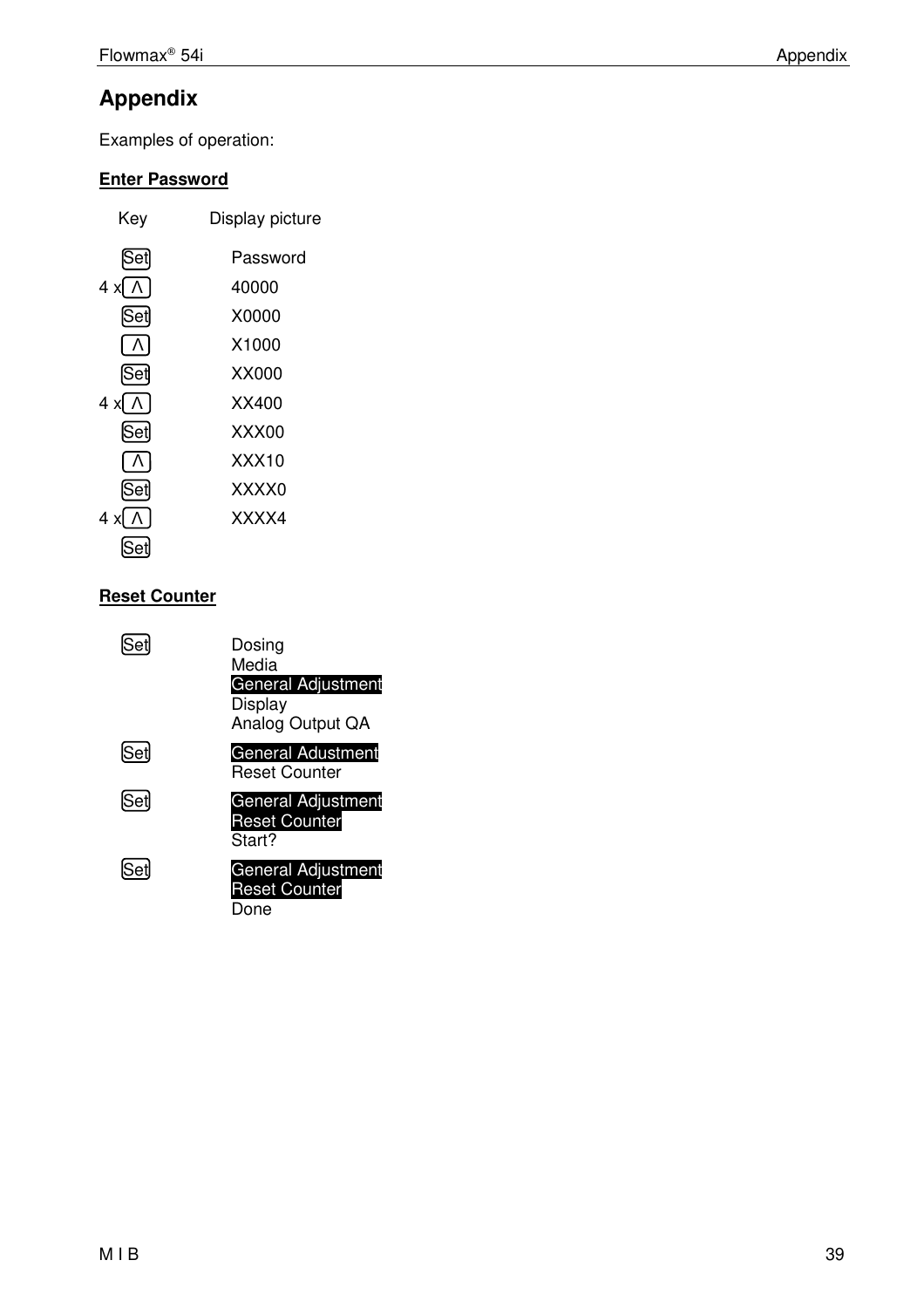# **Set Offset**

Use this function only when Flowmax 54i is completely filled with liquid, and there is no flow. If the offset is set while flow is present or when the pipe is empty it will cause an offset drift what results in a faulty measurement.

| ÍSet  | Dosing<br>Media<br>General Adjustment<br>Display<br>Analog Output QA |
|-------|----------------------------------------------------------------------|
|       | Language<br>Dosing<br>Media<br>General Adjustment<br>Display         |
| [Set] | Media<br>Set Offset                                                  |
| [Set] | Media                                                                |
|       | <b>Set Offset</b><br>Start?                                          |
| [Set] | Media                                                                |
|       | <b>Set Offset</b><br>Start?<br>Done                                  |

# **1-point correction**

With the 1-point correction, the meter is calibrated to an operating point. For this purpose, a typical volume for the application is filled into a container and the weight is determined with a scale. Attention: subtract the weight of the container. With inclusion of the density of the medium, the volume (volume = mass / density) is obtained. This has to be compared with the meter display.

Shows the meter for instance 2% more than determined by the scale a value of - 02.0% must entered for the 1-point correction.

|                           | Dosing<br>Media<br>General Adjustment<br>Display<br>Analog Output QA |
|---------------------------|----------------------------------------------------------------------|
| $\lfloor \Lambda \rfloor$ | Language<br>Dosing<br>Media<br>General Adjustment<br>Display         |
| <u>Set</u>                | Media<br><b>Set Offset</b>                                           |
| V                         | Media<br>1-Point-Correction                                          |
| ÍSetJ                     | Media<br>1-Point-Correction<br>-00.0%                                |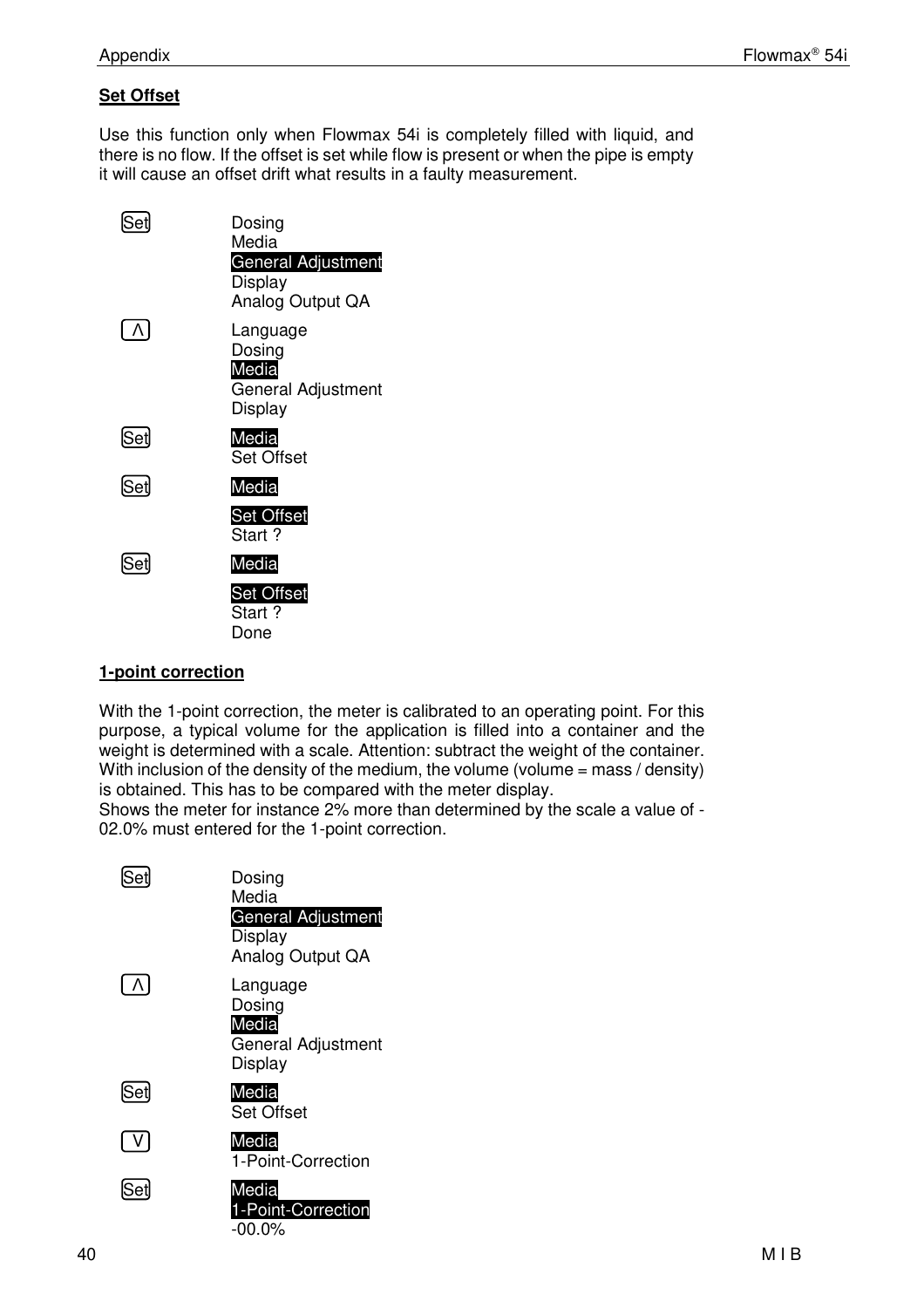Setting the sign Setting the value

**Set** 

Set Media 1-Point-Correction Done

To enable the correction back to delivery, a correction of 00.0% is to be entered.

# **Display rotate 90°**

| Set      | Dosing<br>Media<br>General Adjustment<br>Display                                |
|----------|---------------------------------------------------------------------------------|
|          | Analog Output QA                                                                |
| $\vee$   | Media<br>General Adjustment<br>Display<br>Analog Output QA<br>Digital Output Q1 |
| [Set]    | Display<br>Units                                                                |
| 2 x[ V ] | Display<br>Rotate Display                                                       |
| [Set]    | <b>Display</b><br><b>Rotate Display</b><br>ŋ۰                                   |
| 3 x V    | Display<br><b>Rotate Display</b><br>90°                                         |
| [Set]    | Display<br><b>Rotate Display</b><br>$90^{\circ}$<br>Done                        |

To return your display to its delivery setting, choose Rotate Display 0°.